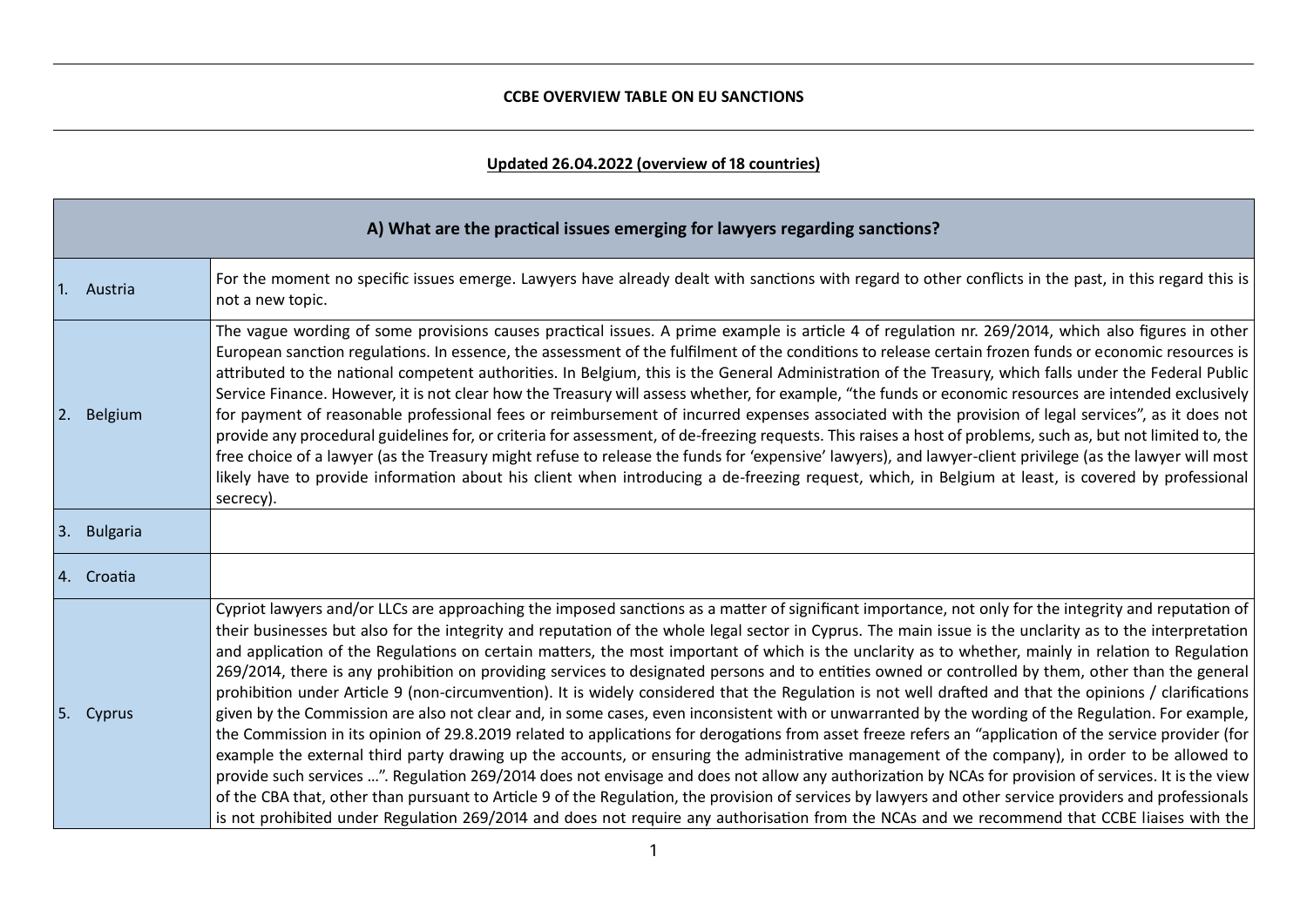|                   | Commission for a clarifying opinion in this respect and to this effect. Some specific practical issues that some of our members are facing, are, between<br>others: Which services and/or activities can be offered to a sanctioned person, in order to remain alive; Whether a director of a sanctioned entity can<br>be resign from his position; Issues arise with regards to the ongoing business, such as payments etc.; Legal opinion to be given to the sanctioned<br>person; Legal representation to Courts; Their payment for those services                                                                                                                                                                                                                                                                                                                                                                         |
|-------------------|-------------------------------------------------------------------------------------------------------------------------------------------------------------------------------------------------------------------------------------------------------------------------------------------------------------------------------------------------------------------------------------------------------------------------------------------------------------------------------------------------------------------------------------------------------------------------------------------------------------------------------------------------------------------------------------------------------------------------------------------------------------------------------------------------------------------------------------------------------------------------------------------------------------------------------|
|                   | The first issue that was identified in connection with the introduction of sanctions was the question of whether and to what extent the provision of<br>legal services can be subsumed under the so-called economic resources, mentioned in the relevant EC decision. This boundless interpretation is also<br>held by the national FIU.                                                                                                                                                                                                                                                                                                                                                                                                                                                                                                                                                                                      |
|                   | A distinction must be drawn between a legal services in a contractual matters, which can be regarded to a limited extent as an economic resource, and<br>a legal services which form part of the procedural law of the accused/sanctioned person, which is a fundamental human right and cannot be restricted,<br>even by a rule of law such as a regulation (in both European and national contexts, it results from a higher piece of legislation, specifically from the EU<br>Charter of Fundamental Rights, the Convention on Human Rights and, in the Czech context, the Charter of Fundamental Rights and Freedoms). Such<br>person cannot be deprived from the right to legal aid consisting of representation before courts or other public authorities, nor may it be made subject<br>to the consent of a state authority. However, there are difficulties of interpretation as regards the payment of this service. |
| 6. Czech Republic | In practice, there are also two sets of problems - the speed of the sanctions being introduced and the difficulty in identifying the person being<br>sanctioned. As regards the speed of the sanctions to be introduced, it is also the speed with which the lawyer has thorough knowledge of the newly<br>adopted sanctions and there is no question of how to proceed if the lawyer has already concluded a contract for the provision of legal services with<br>such an entity. In practice, there are cases of refusal of legal services to such entities, even the termination of contracts already concluded, but neither<br>the Act on the Legal Profession nor any legal regulation provides a clear guide for dismissals.                                                                                                                                                                                            |
|                   | In practice, there are difficulties in identifying the person being sanctioned, taking into account the different types of transcription of Cyrillic-written<br>names. So far, however, they do not arise so often that the Bar or FIU would have to deal with them. The transcription rules used by the registers and<br>records of inhabitants are very useful in this regard.                                                                                                                                                                                                                                                                                                                                                                                                                                                                                                                                              |
|                   | No distinction is made between intent, gross negligence or negligence. In case of error, punishment can be assumed.                                                                                                                                                                                                                                                                                                                                                                                                                                                                                                                                                                                                                                                                                                                                                                                                           |
|                   | From the point of view of the transferability of securities pursuant to Article 5f of Council Regulation (EU) No 833/2014, the prohibition applies only to<br>the sale of transferable securities to Russian nationals or natural persons resident in Russia or to any legal person, entity, body that is established in<br>Russia = this Article does not apply to legal entities established in the EU owned by Russian citizens and care must be taken, to avoid circumvention of<br>the prohibitions laid down in the Regulation, including acting as representatives of natural or legal persons, etc.                                                                                                                                                                                                                                                                                                                   |
|                   | Reporting to the Office should already take place at the moment of suspicion, but if the suspicion is not proven, this may result in the closure of the<br>business/ cooperation, etc., which as a result for any person to whom the suspicion relates, may have a major impact and the question is to claim<br>damages in the event of failure to prove such suspicion.                                                                                                                                                                                                                                                                                                                                                                                                                                                                                                                                                      |
|                   |                                                                                                                                                                                                                                                                                                                                                                                                                                                                                                                                                                                                                                                                                                                                                                                                                                                                                                                               |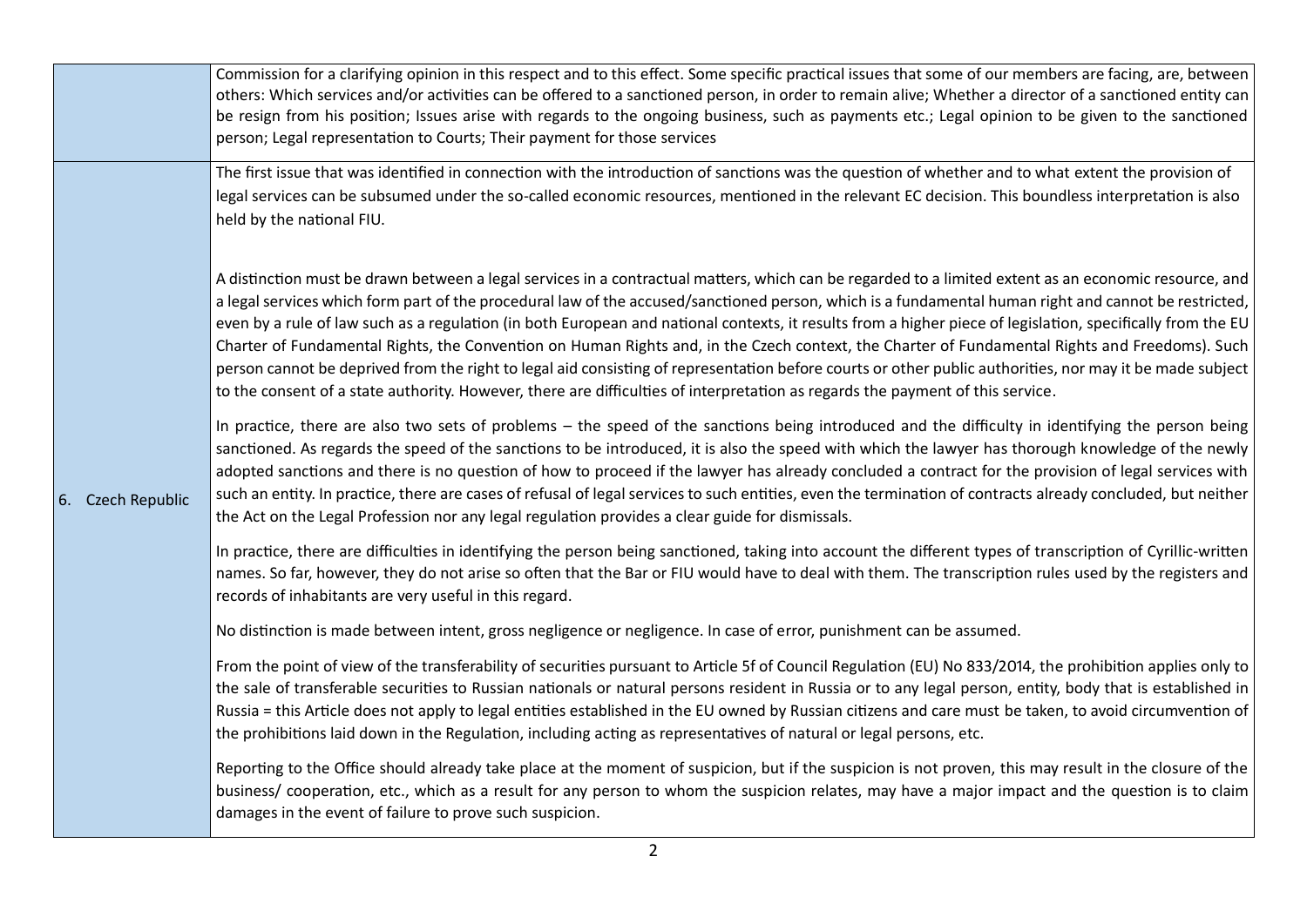|            | The issues also arise for lawyers in regard to practical operation of the companies with Ultimate beneficial owner when securing the payments for legal                                                                                                |
|------------|--------------------------------------------------------------------------------------------------------------------------------------------------------------------------------------------------------------------------------------------------------|
|            | services, financial institutions pose additional informal obstacles.                                                                                                                                                                                   |
|            |                                                                                                                                                                                                                                                        |
|            |                                                                                                                                                                                                                                                        |
|            |                                                                                                                                                                                                                                                        |
|            |                                                                                                                                                                                                                                                        |
|            |                                                                                                                                                                                                                                                        |
|            |                                                                                                                                                                                                                                                        |
| 7. Denmark |                                                                                                                                                                                                                                                        |
| 8. Estonia |                                                                                                                                                                                                                                                        |
|            | Assisting clients in defining whether a product is subject to sanctions and if so, as of which point in time. - Not having a consolidated list of                                                                                                      |
|            | persons subject to sanctions. - The lack of precedent in relation to contractual legal theories sought to be applied by parties affected by the                                                                                                        |
|            | sanctions directly or indirectly such as force majeure, hardship, change in law etc.                                                                                                                                                                   |
|            | The main practical issues to be evaluated regarding sanctions are the following: • Is company client or private client sanctioned (listed?) •                                                                                                          |
|            | How to interpret in practice the notion of 'control' in situations where a listed individual is a member of board or management team of a                                                                                                              |
| 9. Finland | non-sanctioned entity? • Is the beneficial owner sanctioned? • Do sectoral or geographically targeted sanctions apply? • How are sanctions                                                                                                             |
|            | interpreted? In practice, this it is quite a challenge as there is only limited practice from courts and supervisors to guide the interpretation                                                                                                       |
|            | as well as limited sector-specific guidance for lawyers. • How are sanctions taken into account and managed in our own risk assessment? •                                                                                                              |
|            | Where can I get help (e.g. regarding updating information or substance knowledge)?<br>Knowing which country sanctions need to be adhered to and to what extent, finding out the correct corporate structures and identify the                          |
|            | beneficial owners that exercise control over the corporates.                                                                                                                                                                                           |
|            | Difficulté principale : accès à l'information. D'un point de vue pratique, la question est d'abord celle de l'accès à l'information de l'existence d'une                                                                                               |
|            | sanction. Cela suppose sa diffusion, son accessibilité, la clarté de son contenu et la connaissance de ses conséquences. Cette observation vaut pour les                                                                                               |
|            | sanctions décidées par l'UE et celle prises au niveau national par les gouvernements.                                                                                                                                                                  |
|            |                                                                                                                                                                                                                                                        |
|            | Concrètement, en ce qui concerne la France, il n'y a pas de difficultés particulières pour l'accès à l'information et connaître la liste des personnes visées                                                                                          |
| 10. France | par les sanctions. Le devoir de prudence (art. 1.5. RIN) impose à l'avocat plusieurs vérifications et contrôles portant sur son client qui doivent le conduire<br>à rechercher si, par exemple, il fait ou on l'objet d'une décision de gel de avoirs. |
|            |                                                                                                                                                                                                                                                        |
|            | Conséquences à en tirer. En revanche, les difficultés surgissent pour les conséquences à en tirer : que doit-on déclarer ? à qui ? selon quelle procédure?                                                                                             |
|            | Autres difficultés : bénéficiaires, contrôle/direction. Les autres difficultés sont liées :                                                                                                                                                            |
|            |                                                                                                                                                                                                                                                        |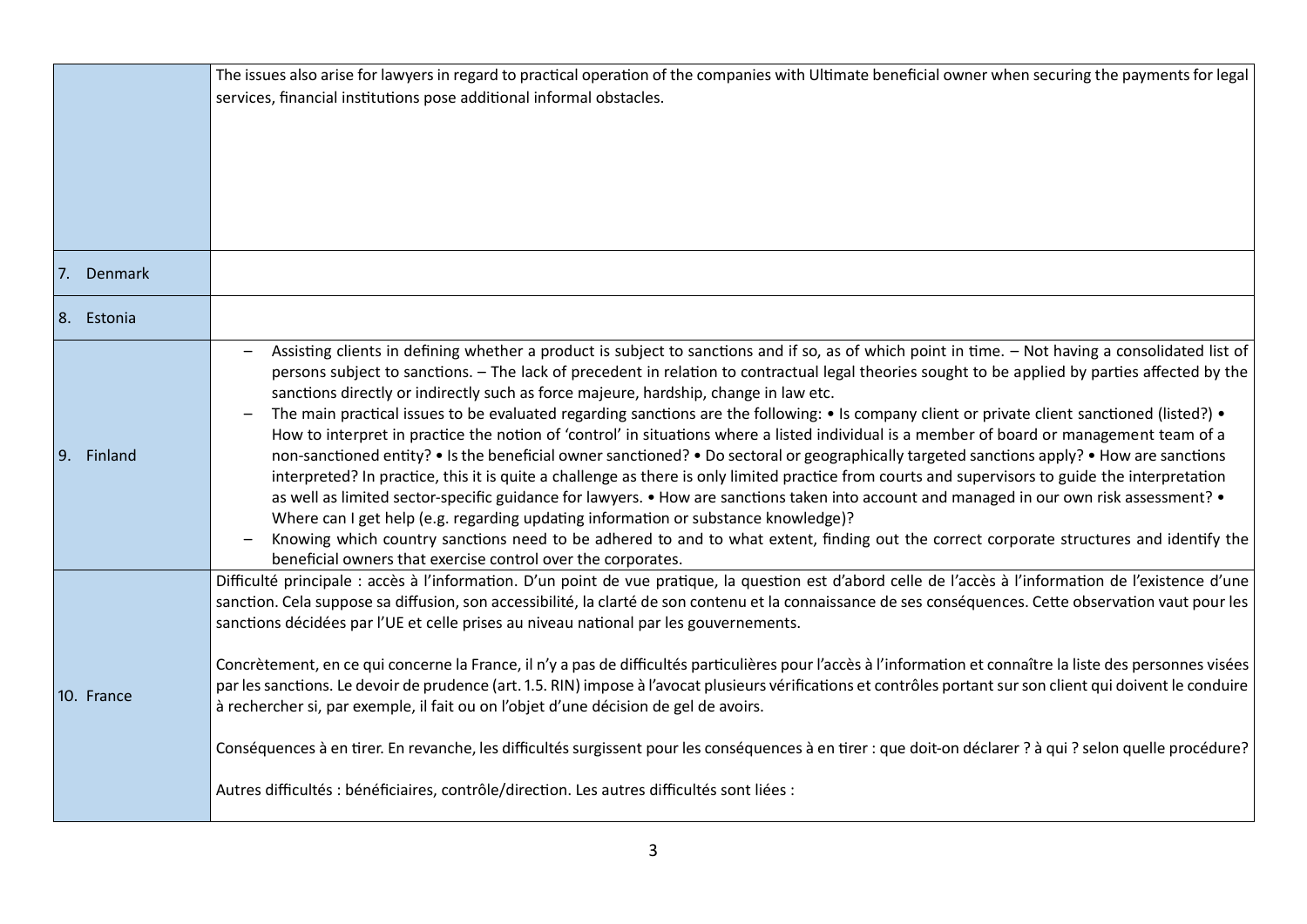|             | à l'identification des bénéficiaires effectifs pour les personnes morales; autrement dit, par exemple, le point de savoir vers qui remontent de<br>manière ultime les fonds et profits générés par l'activité de la personne morale;                                                                                                                                                                                                                                                                                                                                                                                                                                                                                                                                                                                                                                                                                                                                                                                                                                                                                                                                                                                                                                                                                                                                                                                                                                                                               |
|-------------|--------------------------------------------------------------------------------------------------------------------------------------------------------------------------------------------------------------------------------------------------------------------------------------------------------------------------------------------------------------------------------------------------------------------------------------------------------------------------------------------------------------------------------------------------------------------------------------------------------------------------------------------------------------------------------------------------------------------------------------------------------------------------------------------------------------------------------------------------------------------------------------------------------------------------------------------------------------------------------------------------------------------------------------------------------------------------------------------------------------------------------------------------------------------------------------------------------------------------------------------------------------------------------------------------------------------------------------------------------------------------------------------------------------------------------------------------------------------------------------------------------------------|
|             | à la distinction entre contrôle et direction de ces personnes morales par les personnes visées par une mesure de gel de leurs avoirs.                                                                                                                                                                                                                                                                                                                                                                                                                                                                                                                                                                                                                                                                                                                                                                                                                                                                                                                                                                                                                                                                                                                                                                                                                                                                                                                                                                              |
| 11. Germany |                                                                                                                                                                                                                                                                                                                                                                                                                                                                                                                                                                                                                                                                                                                                                                                                                                                                                                                                                                                                                                                                                                                                                                                                                                                                                                                                                                                                                                                                                                                    |
| 12. Greece  |                                                                                                                                                                                                                                                                                                                                                                                                                                                                                                                                                                                                                                                                                                                                                                                                                                                                                                                                                                                                                                                                                                                                                                                                                                                                                                                                                                                                                                                                                                                    |
| 13. Hungary |                                                                                                                                                                                                                                                                                                                                                                                                                                                                                                                                                                                                                                                                                                                                                                                                                                                                                                                                                                                                                                                                                                                                                                                                                                                                                                                                                                                                                                                                                                                    |
| 14. Ireland | Although not observed in Ireland yet, practical issues could emerge where sanctioned individuals wish to obtain legal services. In the UK, there is an<br>Office of Financial Sanctions Implementation (OFSI) which can grant licences on a case-by-case basis exempting certain transactions from financial<br>restrictions. OFSI have also issued licences that govern certain situations such as the use of legal aid payments. It may be worthwhile for the EU to<br>develop legal-aid derogations at EU or national level. Another issue which may emerge could be challenges from sanctioned (and nonsanctioned<br>individuals) where lawyers refuse to provide services to Russians and Russian businesses. While the issue has not yet arisen in Ireland, in the UK the<br>Solicitors Regulatory Authority has published a guidance which the Law Society of Ireland has placed on it's Sanctions Hub. Even if a client is not on<br>the sanction list, many firms are reviewing their client lists and considering who they feel comfortable acting for. This is highly unlikely to be a regulatory<br>matter. The general position is that firms can choose who they act for and can choose not to act for any reason (unless unlawful, for example under<br>equalities legislation). The question of terminating a current retainer is one for the common law and turns on whether there is a 'good reason' for the<br>termination.                                                                     |
| 15. Italy   | Restrictive measures against natural and legal persons adopted by Council Decision No 2014/512/CFSP (legal basis Articles 21 and 23 of TEU) and<br>completed by Council Regulation (EU) No 833/2014 adopted pursuant to Article 215(1) and (2). The Court cases (Eg Kadi and Abdulrahim) have shown<br>that although the nature of the above mentioned acts, a judicial review is possible in view of the direct effect that those acts produce to natural and<br>legal persons before the Court of Luxembourg. The implementation measures at national level and their interpretation before the competent Cours<br>(of the EU or of the MS), have to be done clearly and in coherence to the principles of Rule of Law, Access to Justice and respecting the more recent<br>guidelines (2018/1072) adopted by the Council in this field. A sensitive point is also to grant transparency and access to documents (when not covered<br>by confidential information). Lawyers need to be in a measure to clearly understand when an activity/operation/payment is not covered by the<br>sanctions and what is the procedure (if any) to confirm the correct interpretation in this respect. This is relevant for the correctness of the advices to<br>clients (for instance, in case that a client asks to the lawyer if a transaction with a Russian entity is covered or not by the sanctions, clear elements to<br>avoid elusive or circumvention activities should be available for the advice of the lawyer). |
| 16. Latvia  |                                                                                                                                                                                                                                                                                                                                                                                                                                                                                                                                                                                                                                                                                                                                                                                                                                                                                                                                                                                                                                                                                                                                                                                                                                                                                                                                                                                                                                                                                                                    |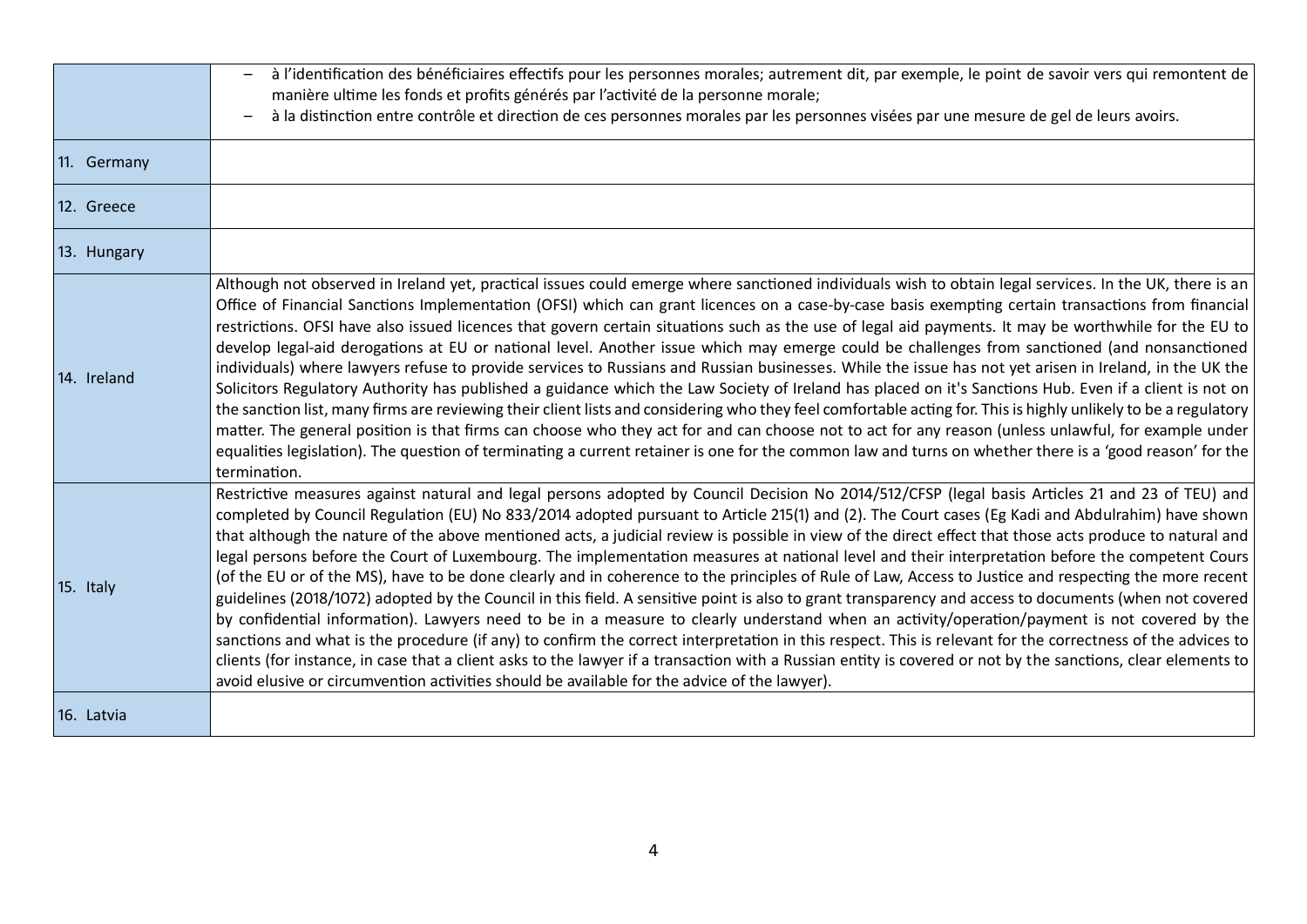| 17. Lithuania   | To name a few issues – lack of aggregated information on implementation of sanctions and ambiguity of concepts. Also new practises arise when<br>companies try to bypass sanctions by using partners in other countries such as Kazakhstan. These countries are being used for reorientation of logistics<br>routes as the scope of the sanctions does not include the relocation of Russian and Belarusian companies to these countries. Therefore lawyers should<br>thoroughly perform due-diligence on ultimate beneficial owners, however not all lawyers can afford to buy big databases like LexisNexis.                                                                                                                                                                                                                                                                                                                                                                                                                                                                                                                                                                                                                                                                                                                                                                                                                                                                                                                                                                                                                                                                                                                                                                                                                                                                                                                                                                    |
|-----------------|-----------------------------------------------------------------------------------------------------------------------------------------------------------------------------------------------------------------------------------------------------------------------------------------------------------------------------------------------------------------------------------------------------------------------------------------------------------------------------------------------------------------------------------------------------------------------------------------------------------------------------------------------------------------------------------------------------------------------------------------------------------------------------------------------------------------------------------------------------------------------------------------------------------------------------------------------------------------------------------------------------------------------------------------------------------------------------------------------------------------------------------------------------------------------------------------------------------------------------------------------------------------------------------------------------------------------------------------------------------------------------------------------------------------------------------------------------------------------------------------------------------------------------------------------------------------------------------------------------------------------------------------------------------------------------------------------------------------------------------------------------------------------------------------------------------------------------------------------------------------------------------------------------------------------------------------------------------------------------------|
| 18. Luxembourg  | In case a Luxembourg lawyer detects a business relationship with a person targeted by such an international sanction, he should apply - without delay<br>- the sanction, for example by freezing the client's assets, and by informing the Ministry of Finance. This is a criminally sanctioned obligation. The<br>provision of funds and/or economic resources to designated persons - directly or indirectly - is prohibited. It should be noted that freezing, as defined<br>in the Sanctions Act, is not synonymous with confiscation, transfer of ownership or seizure.                                                                                                                                                                                                                                                                                                                                                                                                                                                                                                                                                                                                                                                                                                                                                                                                                                                                                                                                                                                                                                                                                                                                                                                                                                                                                                                                                                                                      |
| 19. Malta       |                                                                                                                                                                                                                                                                                                                                                                                                                                                                                                                                                                                                                                                                                                                                                                                                                                                                                                                                                                                                                                                                                                                                                                                                                                                                                                                                                                                                                                                                                                                                                                                                                                                                                                                                                                                                                                                                                                                                                                                   |
| 20. Netherlands |                                                                                                                                                                                                                                                                                                                                                                                                                                                                                                                                                                                                                                                                                                                                                                                                                                                                                                                                                                                                                                                                                                                                                                                                                                                                                                                                                                                                                                                                                                                                                                                                                                                                                                                                                                                                                                                                                                                                                                                   |
| 21. Poland      | Firstly, lawyers when taking instructions from clients must ensure that they actually can take their instructions and provide legal services to them. To<br>this end, lawyers need to put in place their own sanction screenings procedures and controls and adhere thereto on an ongoing basis. In this context,<br>lawyers may face a challenge trying to obtain accurate information on the beneficial owners and/or controllers of the client who is giving them<br>instructions. It could be helpful if there were guidelines addressed specifically to lawyers advising how they should conduct their own sanction<br>screening, what type of information they should acquire from the client, whether it is sufficient for lawyers to rely on client's declaration as to its<br>owner/controller, or whether lawyers should request and acquire underlying documentation for verification purposes. Guidelines in this respect would<br>be helpful, especially for lawyers with no or little experience with sanctions. Much more complicated issues may arise with regard to specific advice<br>lawyers may be instructed to give. The type of work which lawyers may be asked to do may be intended to have the effect of circumventing sanctions.<br>For example, lawyers may be asked to create corporate structures or design contractual setups which would be intended for circumvention of sanctions.<br>Sanction-related regulations usually provide that it is prohibited to participate, knowingly and intentionally, in activities the object or effect of which is<br>to circumvent sanctions. Lawyers need to be mindful of the fact that it is inconsistent with the sanction regulations to "knowingly and intentionally"<br>provide legal services whose object or effect is to evade sanctions. To this end, it would be helpful to ensure that lawyers are reminded about this duty<br>and trained how to recognize schemes aimed at evading sanctions. |
| 22. Portugal    |                                                                                                                                                                                                                                                                                                                                                                                                                                                                                                                                                                                                                                                                                                                                                                                                                                                                                                                                                                                                                                                                                                                                                                                                                                                                                                                                                                                                                                                                                                                                                                                                                                                                                                                                                                                                                                                                                                                                                                                   |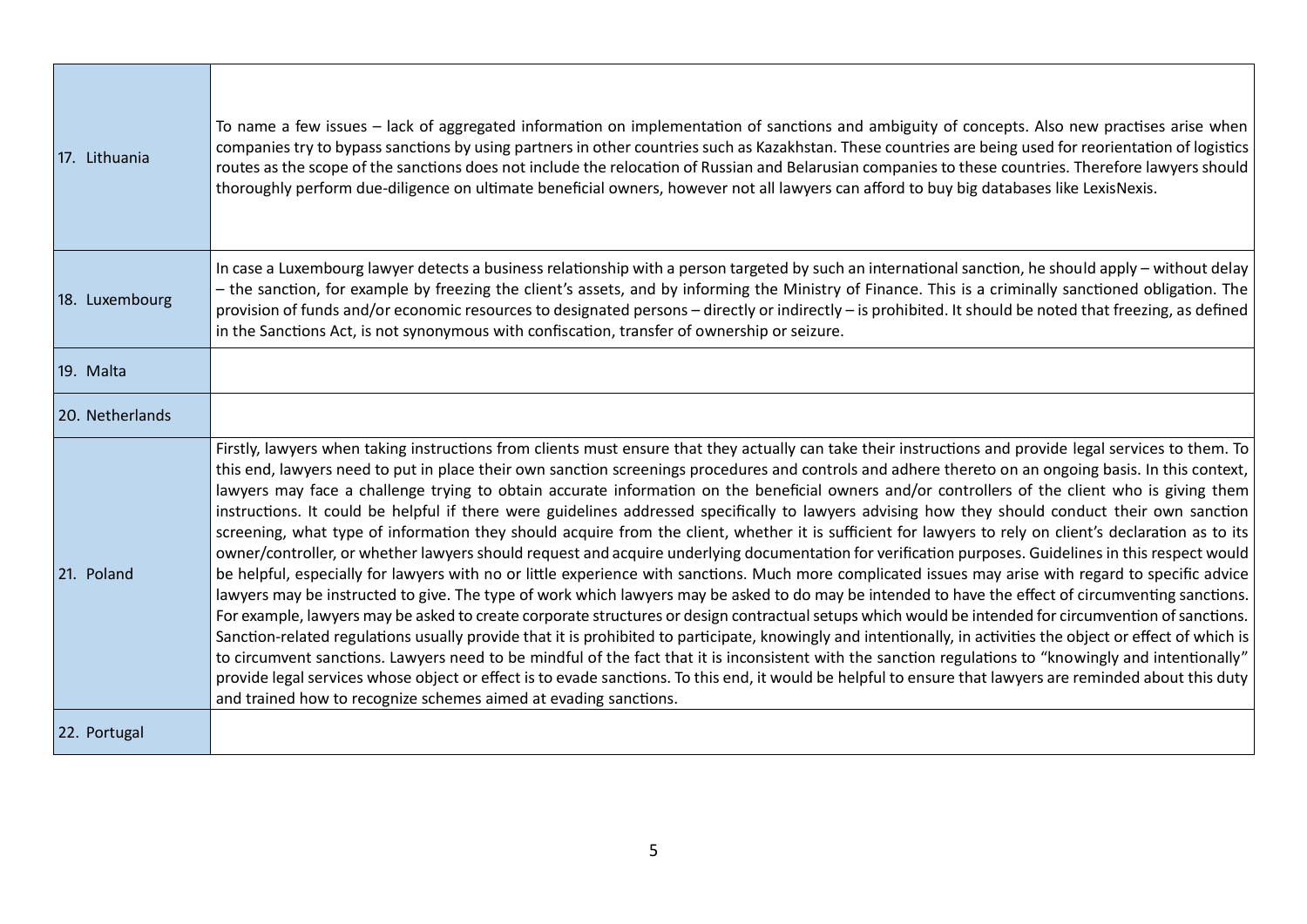| 23. Romania                                                                                       | In Romania, assets seizure and attachment are subject to a freezing order approved by the court of justice. the execution of the order is a competence<br>of a bailiff, who exercises public power and is considered under national law to be a public official. Bailiffs in Romania are law school graduated. Lawyers<br>can assist or represent clients in front of bailiffs. Or, if the freezing order lacks any legal or factual basis, the lawyer will dress an appeal against<br>enforcement, in front of the competent Court Yard. In the appeal against enforcement, that is a trial, the role of the lawyer is plenary. According to<br>sanctions against Russia, lawyers may advice their corporatist clients to respect them. If a lawyer notice that such a restriction is not applied, he will<br>dress a complaint in front of the court to obtain annulation of the contract who breaks the sanctions.                                                                                                                                                                                                                                                                                                                                                                                                                                                                                                                                                                                                                                                                                                                                                                                                                                                                                                                                                                                                                                                                                                              |
|---------------------------------------------------------------------------------------------------|------------------------------------------------------------------------------------------------------------------------------------------------------------------------------------------------------------------------------------------------------------------------------------------------------------------------------------------------------------------------------------------------------------------------------------------------------------------------------------------------------------------------------------------------------------------------------------------------------------------------------------------------------------------------------------------------------------------------------------------------------------------------------------------------------------------------------------------------------------------------------------------------------------------------------------------------------------------------------------------------------------------------------------------------------------------------------------------------------------------------------------------------------------------------------------------------------------------------------------------------------------------------------------------------------------------------------------------------------------------------------------------------------------------------------------------------------------------------------------------------------------------------------------------------------------------------------------------------------------------------------------------------------------------------------------------------------------------------------------------------------------------------------------------------------------------------------------------------------------------------------------------------------------------------------------------------------------------------------------------------------------------------------------|
| 24. Slovakia                                                                                      | Difficulties in identifying beneficial owners (to verify if these are covered by sanctions), especially in case of offshore companies. Moral dilemma as<br>under the sanction are no general ground for refusal of provision of legal services to any Russian entity Payment of fees from Russian/Belarusian clients.<br>If you have employees coming for countries covered by sanctions or offices abroad (IT systems, flow of data, financing, etc.)                                                                                                                                                                                                                                                                                                                                                                                                                                                                                                                                                                                                                                                                                                                                                                                                                                                                                                                                                                                                                                                                                                                                                                                                                                                                                                                                                                                                                                                                                                                                                                             |
| 25. Slovenia                                                                                      | Slovenian Bar has not detected any issues for lawyers regarding sanctions so far.                                                                                                                                                                                                                                                                                                                                                                                                                                                                                                                                                                                                                                                                                                                                                                                                                                                                                                                                                                                                                                                                                                                                                                                                                                                                                                                                                                                                                                                                                                                                                                                                                                                                                                                                                                                                                                                                                                                                                  |
| 26. Spain                                                                                         |                                                                                                                                                                                                                                                                                                                                                                                                                                                                                                                                                                                                                                                                                                                                                                                                                                                                                                                                                                                                                                                                                                                                                                                                                                                                                                                                                                                                                                                                                                                                                                                                                                                                                                                                                                                                                                                                                                                                                                                                                                    |
| 27. Sweden                                                                                        | Like all other professionals, lawyers are affected by an EU regulation on sanctions. What this means in more detail for the lawyer depends on the<br>purpose of the sanction and in order to be able to assess whether a certain mandate can be accepted or continued, the lawyer has to primarily seek<br>information in the current sanction regulation/ordinance and set the sanction provisions against the prevailing or prospective assignment. The<br>preconditions for a lawyer to be able to assist a person who is on a sanction list are in principle: In case of a mandate for a client sanctioned in a way<br>that the financial means of the client are frozen, the competent Swedish public authority (depending on the type of client) has to grant an exemption<br>from the freezing decision and give the lawyer permission to assist a listed client in a certain way and to obtain remuneration for the legal services<br>from the frozen assets of the client (which presupposes that the lawyer has obtained the listed client's consent regarding the disclosure of the identity<br>of the client prior to the public authority's examination of possible exceptions). The legal assignment for a sanctioned client may normally only concern<br>the sanction issue itself and related issues or other general legal advice not intervening with the purpose of the sanction itself. Hence the assignment<br>may not consist of performing various types of business transactions (sale and purchase of real and personal property, etc.). Hence, the lawyer must<br>not act in a way that would mean evasion from the sanction and its purposes, or an unlawful enablement of a transaction not permitted according to<br>the imposed sanction (circumvention or evasion of sanctions imposed). The lawyer must be able to assess whether a mandate in long terms could risk<br>to be in violation with the sanction and therefore be considered to be unlawful. This can often be very hard to establish. |
| B) What are the needs of lawyers so that they can ensure compliance with their legal obligations? |                                                                                                                                                                                                                                                                                                                                                                                                                                                                                                                                                                                                                                                                                                                                                                                                                                                                                                                                                                                                                                                                                                                                                                                                                                                                                                                                                                                                                                                                                                                                                                                                                                                                                                                                                                                                                                                                                                                                                                                                                                    |
| 1. Austria                                                                                        | For the moment no specific needs, see above.                                                                                                                                                                                                                                                                                                                                                                                                                                                                                                                                                                                                                                                                                                                                                                                                                                                                                                                                                                                                                                                                                                                                                                                                                                                                                                                                                                                                                                                                                                                                                                                                                                                                                                                                                                                                                                                                                                                                                                                       |
| 2. Belgium                                                                                        | See previous question. Therefore, lawyers need detailed procedural guidelines and assessment criteria.                                                                                                                                                                                                                                                                                                                                                                                                                                                                                                                                                                                                                                                                                                                                                                                                                                                                                                                                                                                                                                                                                                                                                                                                                                                                                                                                                                                                                                                                                                                                                                                                                                                                                                                                                                                                                                                                                                                             |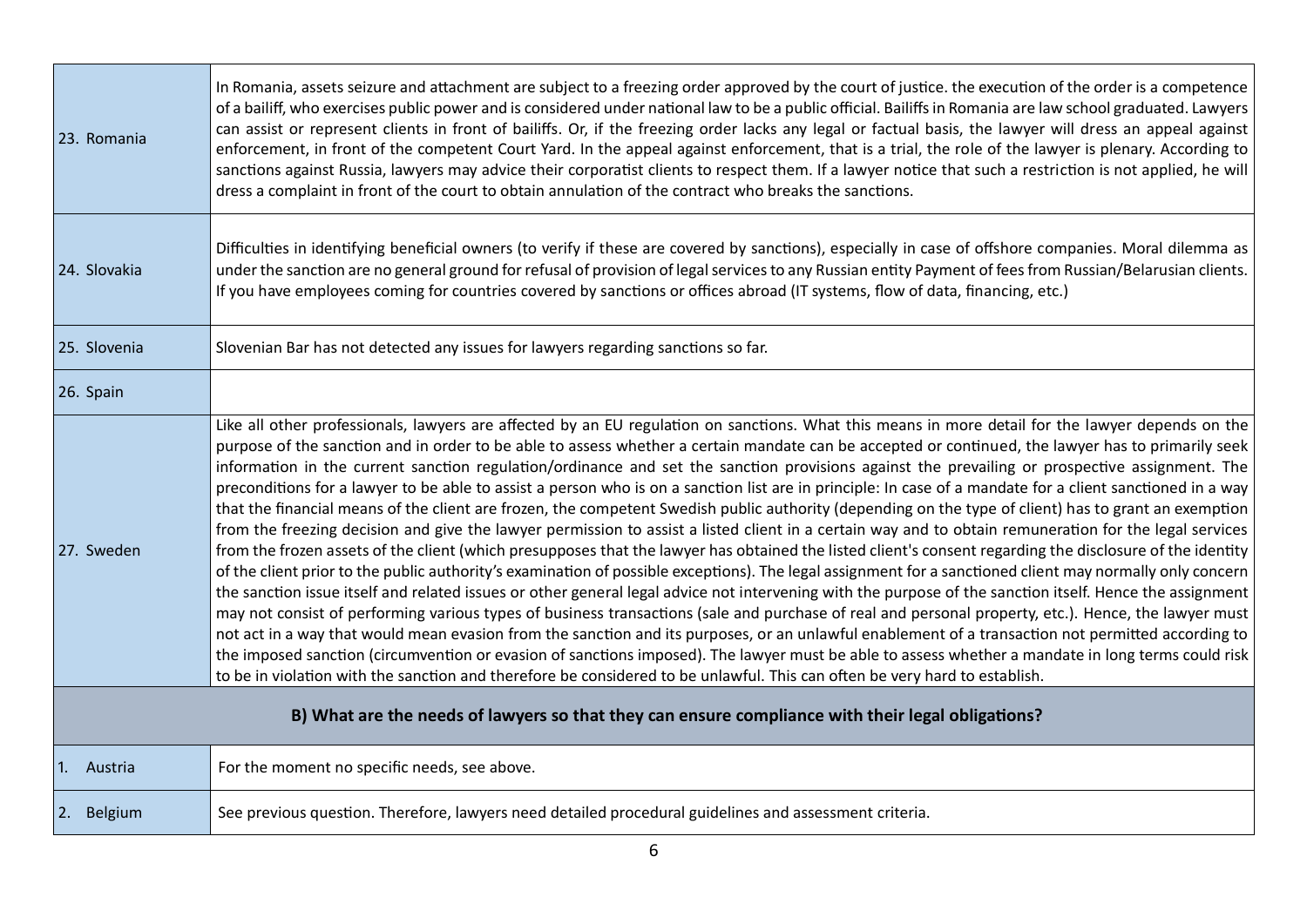| 3. Bulgaria       |                                                                                                                                                                                                                                                                                                                                                                                                                                                                                                                                                                                                                                                                                                                                                                                                                                                                                                                                                                                                                                                                                                                                                                                                                                                                                                                                                                                                                                                                                                                                                                                                                                                                                                                                                                                                                                                                                                                                                                                                                                                                                                                                         |
|-------------------|-----------------------------------------------------------------------------------------------------------------------------------------------------------------------------------------------------------------------------------------------------------------------------------------------------------------------------------------------------------------------------------------------------------------------------------------------------------------------------------------------------------------------------------------------------------------------------------------------------------------------------------------------------------------------------------------------------------------------------------------------------------------------------------------------------------------------------------------------------------------------------------------------------------------------------------------------------------------------------------------------------------------------------------------------------------------------------------------------------------------------------------------------------------------------------------------------------------------------------------------------------------------------------------------------------------------------------------------------------------------------------------------------------------------------------------------------------------------------------------------------------------------------------------------------------------------------------------------------------------------------------------------------------------------------------------------------------------------------------------------------------------------------------------------------------------------------------------------------------------------------------------------------------------------------------------------------------------------------------------------------------------------------------------------------------------------------------------------------------------------------------------------|
| 4. Croatia        |                                                                                                                                                                                                                                                                                                                                                                                                                                                                                                                                                                                                                                                                                                                                                                                                                                                                                                                                                                                                                                                                                                                                                                                                                                                                                                                                                                                                                                                                                                                                                                                                                                                                                                                                                                                                                                                                                                                                                                                                                                                                                                                                         |
| 5. Cyprus         | Further to the announcements of the EU Commission, our members are generally seeking for practical guidance, rather than the theoretical approach<br>that such announcements provide, so as to ensure full compliance with their legal obligations regarding sanctions.                                                                                                                                                                                                                                                                                                                                                                                                                                                                                                                                                                                                                                                                                                                                                                                                                                                                                                                                                                                                                                                                                                                                                                                                                                                                                                                                                                                                                                                                                                                                                                                                                                                                                                                                                                                                                                                                 |
| 6. Czech Republic | Automated completion of sanction lists with persons/activities; clear notification of changes.<br>There must be well-established communication between the Bars and individual lawyers, and as much information as possible about<br>sanctions and their interpretation must be shared.<br>Allowing sanctions lists to be shared across the EU, or to have a single one (unified), updated through automated mechanisms.<br>The absence of a single (unified) sanction screening to check the issued lists of sanctioned entities.<br>The existence of a very complex structure of foreign companies through a number of jurisdictions, their very frequent change, the existence<br>of "white horses" (i.e.persons used as the cat's paw), iterant transfers of property and other disguising practices.<br>The obligation to report the fact to the FAU (it does not have to be only a lawyer, but anyone) that someone has property to which international<br>sanctions are applied is followed by the obligation of the reporting person not to dispose of this property other than for the purpose of<br>protection against loss / depreciation / destruction or other damage. There is no mechanism for fulfilling this obligation of administration or<br>for providing asset protection.<br>The existence of two groups of European regulations, namely the Council Decision and the Council Regulation, where the Decision binds the<br>Member States, i.e., they do not impose prohibitions or obligations on the public (typically a ban on the entry of marked FOs into the territory<br>of the EU), while the Regulations are directly binding on all EU countries and all affected entities.<br>The EU sanctions map, through which it is possible to find out information about current sanctions and which is only an informative source for<br>people to find out basic information and details are in a separate regulation. In addition, the sanctions map does not take into account the so-<br>called national sanctions of EU Member States. We would very much appreciate one centralized source of information. |
| 7. Denmark        |                                                                                                                                                                                                                                                                                                                                                                                                                                                                                                                                                                                                                                                                                                                                                                                                                                                                                                                                                                                                                                                                                                                                                                                                                                                                                                                                                                                                                                                                                                                                                                                                                                                                                                                                                                                                                                                                                                                                                                                                                                                                                                                                         |
| 8. Estonia        |                                                                                                                                                                                                                                                                                                                                                                                                                                                                                                                                                                                                                                                                                                                                                                                                                                                                                                                                                                                                                                                                                                                                                                                                                                                                                                                                                                                                                                                                                                                                                                                                                                                                                                                                                                                                                                                                                                                                                                                                                                                                                                                                         |
| 9. Finland        | Understanding who the counterparties are in a contractual chain. - We have not taken any clients<br>Lawyers need to make sure that they don't give illegal advise by e.g. advising on how to circumvent sanctions. This requires e.g. careful<br>assessment of the business operations in question.<br>Clear, practical instructions on what sanction lists to follow, how to deal with sanctioned entities.                                                                                                                                                                                                                                                                                                                                                                                                                                                                                                                                                                                                                                                                                                                                                                                                                                                                                                                                                                                                                                                                                                                                                                                                                                                                                                                                                                                                                                                                                                                                                                                                                                                                                                                            |
| 10. France        | Deux besoins peuvent déjà être identifiés :<br>Des informations claires quant au droit positif et aux conséquences des mesures de gel des avoirs ;<br>Un registre des bénéficiaires effectifs au niveau européen serait utile                                                                                                                                                                                                                                                                                                                                                                                                                                                                                                                                                                                                                                                                                                                                                                                                                                                                                                                                                                                                                                                                                                                                                                                                                                                                                                                                                                                                                                                                                                                                                                                                                                                                                                                                                                                                                                                                                                           |
| 11. Germany       |                                                                                                                                                                                                                                                                                                                                                                                                                                                                                                                                                                                                                                                                                                                                                                                                                                                                                                                                                                                                                                                                                                                                                                                                                                                                                                                                                                                                                                                                                                                                                                                                                                                                                                                                                                                                                                                                                                                                                                                                                                                                                                                                         |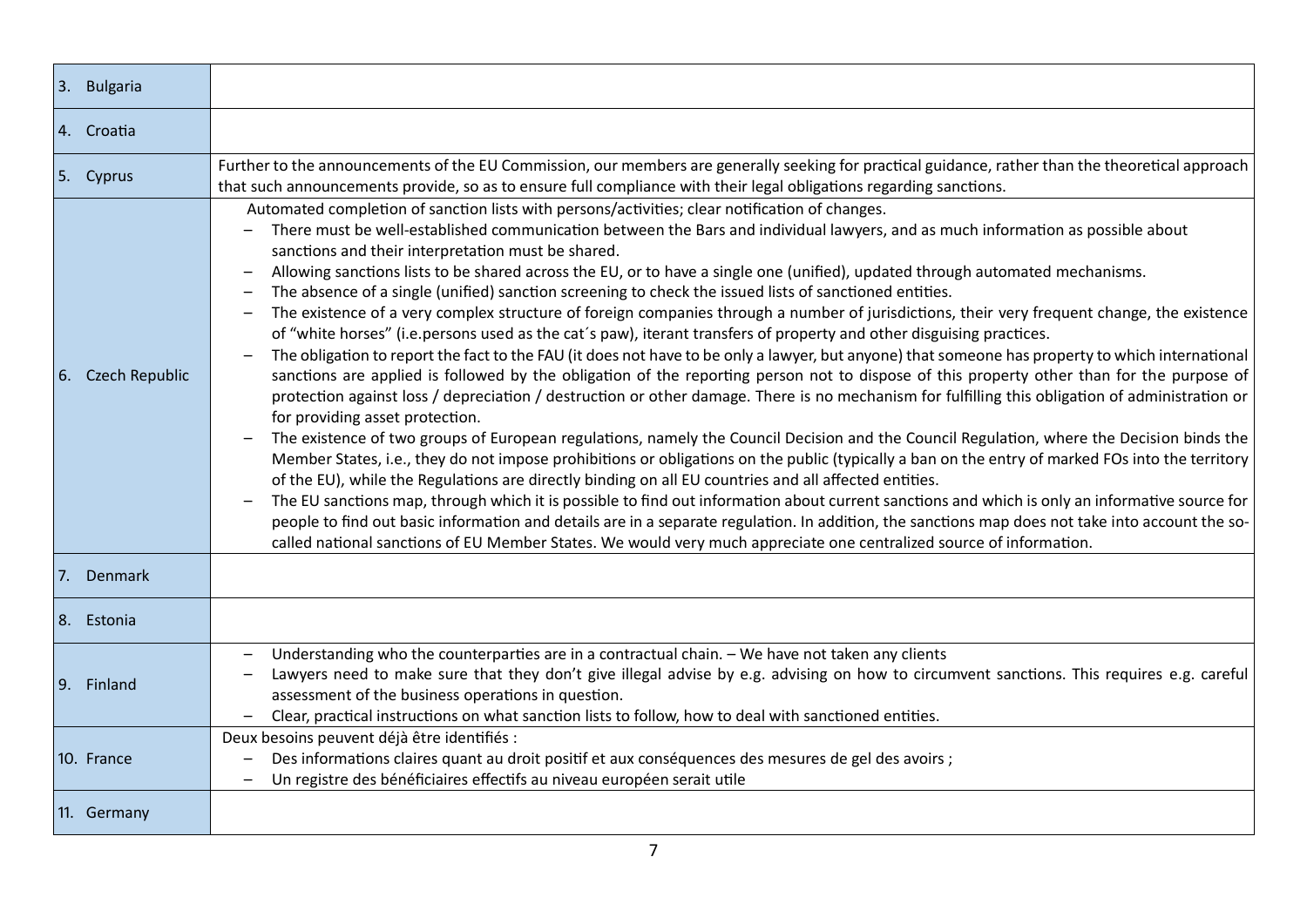| 12. Greece      |                                                                                                                                                                                                                                                                                                                                                                                                                                                                                                                                                                                                                                                                                                                                                                                                                                                                                                                                                                                                                                                                                                                                                                                                                                                                                                                    |
|-----------------|--------------------------------------------------------------------------------------------------------------------------------------------------------------------------------------------------------------------------------------------------------------------------------------------------------------------------------------------------------------------------------------------------------------------------------------------------------------------------------------------------------------------------------------------------------------------------------------------------------------------------------------------------------------------------------------------------------------------------------------------------------------------------------------------------------------------------------------------------------------------------------------------------------------------------------------------------------------------------------------------------------------------------------------------------------------------------------------------------------------------------------------------------------------------------------------------------------------------------------------------------------------------------------------------------------------------|
| 13. Hungary     |                                                                                                                                                                                                                                                                                                                                                                                                                                                                                                                                                                                                                                                                                                                                                                                                                                                                                                                                                                                                                                                                                                                                                                                                                                                                                                                    |
| 14. Ireland     | Lawyers working in large firms will already have access to commercial screening solutions which helps ensure compliance with sanctions. Sole<br>practitioners and small to medium firms need a cost-neutral solution which is made possible by the EU's consolidated list of sanctions which Law<br>Societies and Bar Associations in different member states can frame national information around. For example, the Law Society of Ireland has<br>developed a 5-step recommended approach for small practices which explains to lawyers in Ireland how they can harness the power of the EU's<br>consolidated list.                                                                                                                                                                                                                                                                                                                                                                                                                                                                                                                                                                                                                                                                                              |
| 15. Italy       | It is fundamental to notice that in order to be able to comply with their legal obligations lawyers need to be able to represent the client in the interest<br>of the Justice and so by been covered by all rules concerning, for example, the legal privilege, including the protection of the confidentiality of the<br>information and conversations with the client. This principle can have some minor differences from a Member State to another, but it is crucial that<br>no dis-proportioned measures should be adopted in view of limiting the importance of this principle. Another mean to ensure the compliance of the<br>lawyer with their legal obligations is the access to documents, which should only be limited for safety and public order reasons and other limited<br>exceptions. A point that proves important for the correct execution of a lawyer's duty and obligations is the contradictory principle and therefore<br>counting on the same weapons and be on equal terms in all the phases of the proceeding. Also, to keep independence and in order to be able to<br>perform the required duties, it is important to further enhance a system that permits the lawyers to receive their fees even when the client is unable<br>to pay due to the measures provided by the EU acts. |
| 16. Latvia      |                                                                                                                                                                                                                                                                                                                                                                                                                                                                                                                                                                                                                                                                                                                                                                                                                                                                                                                                                                                                                                                                                                                                                                                                                                                                                                                    |
| 17. Lithuania   | Easy accessible databases (free of charge for use).                                                                                                                                                                                                                                                                                                                                                                                                                                                                                                                                                                                                                                                                                                                                                                                                                                                                                                                                                                                                                                                                                                                                                                                                                                                                |
| 18. Luxembourg  | It is imperative to consult the texts in force and to comply without delay with the legal provisions concerning, in particular,<br>(i) the freezing of funds, assets and economic resources; (ii) the prohibition on making funds, assets and economic resources available, directly or<br>indirectly; (iii) the notification of the said freezing to the Ministry of Finance; and (iv) the obligations of prior notification and/or authorisation for any<br>proposed disposal.<br>A guide containing non-exhaustive and general recommendations on the implementation of financial sanctions is available on the website of the<br>Ministry of Finance, International Financial Sanctions section. Lawyers have tools to check the list of persons and entities subject to EU restrictive<br>measures related to actions against the territorial integrity of Ukraine. However, it is questionable whether European lawyers should limit themselves<br>to the EU list, or whether the list of e.g. the US should also be taken into consideration.                                                                                                                                                                                                                                                               |
| 19. Malta       |                                                                                                                                                                                                                                                                                                                                                                                                                                                                                                                                                                                                                                                                                                                                                                                                                                                                                                                                                                                                                                                                                                                                                                                                                                                                                                                    |
| 20. Netherlands |                                                                                                                                                                                                                                                                                                                                                                                                                                                                                                                                                                                                                                                                                                                                                                                                                                                                                                                                                                                                                                                                                                                                                                                                                                                                                                                    |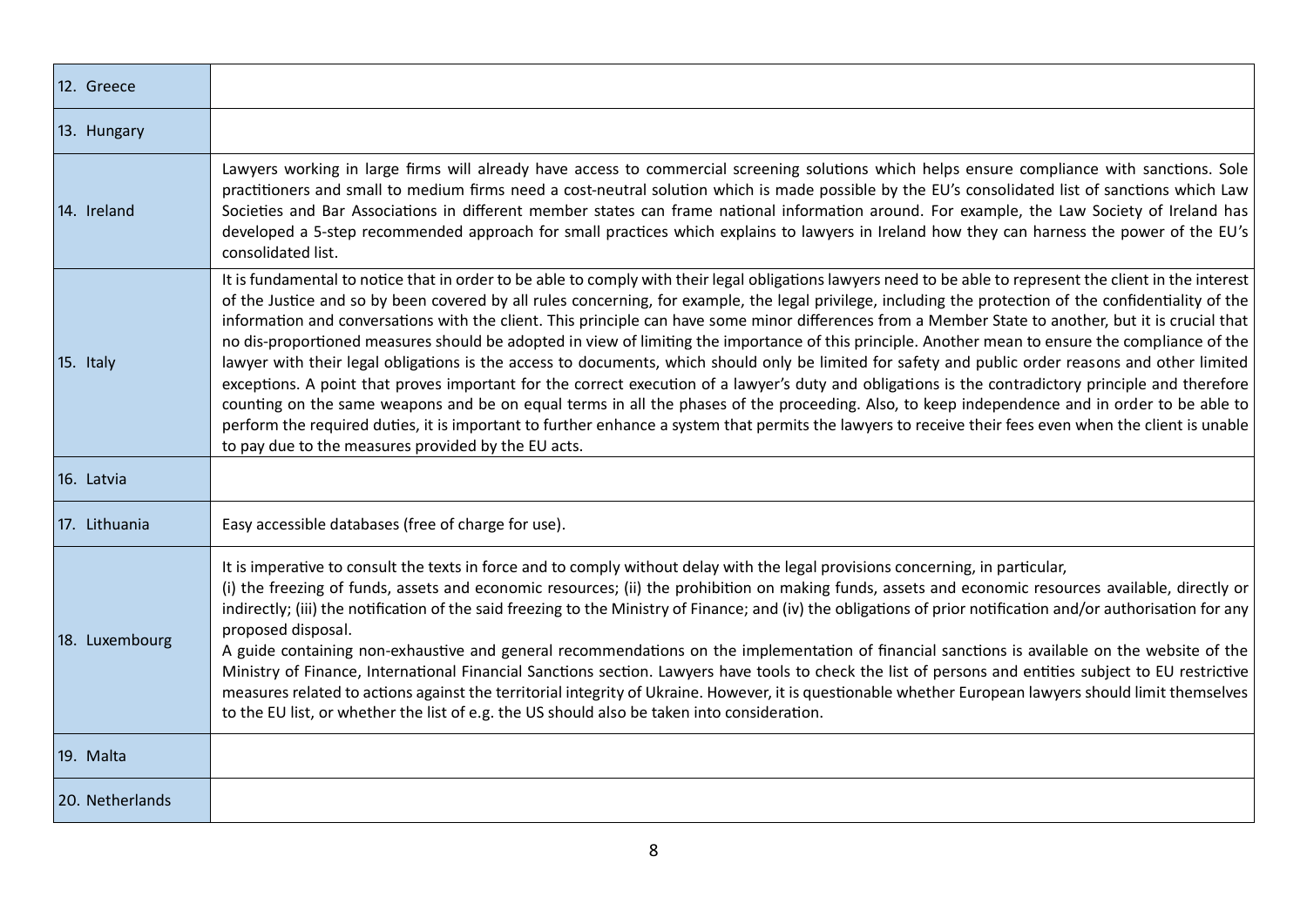| 21. Poland                                                       | Sanctions are imposed using several different legal instruments and are changed and updated on a regular basis. There is a shortage of reliable and<br>updated resources aggregating sanctioned entities. Hence, when screening current or potential clients based on a sanction list, lawyers may need to<br>review several instruments. It would be helpful to give lawyers access to a free database containing a comprehensive and up-to-date list of sanctions.<br>The EU Sanction Map is addressing this issue to some extent. However, the database is not updated "in real time" and lags usually several days behind<br>new sanction packages.                                                                                                                                                                                                                                                                                                                                                                                                                                                                                                                                                                                                                                                                                                                                    |  |
|------------------------------------------------------------------|--------------------------------------------------------------------------------------------------------------------------------------------------------------------------------------------------------------------------------------------------------------------------------------------------------------------------------------------------------------------------------------------------------------------------------------------------------------------------------------------------------------------------------------------------------------------------------------------------------------------------------------------------------------------------------------------------------------------------------------------------------------------------------------------------------------------------------------------------------------------------------------------------------------------------------------------------------------------------------------------------------------------------------------------------------------------------------------------------------------------------------------------------------------------------------------------------------------------------------------------------------------------------------------------------------------------------------------------------------------------------------------------|--|
| 22. Portugal                                                     |                                                                                                                                                                                                                                                                                                                                                                                                                                                                                                                                                                                                                                                                                                                                                                                                                                                                                                                                                                                                                                                                                                                                                                                                                                                                                                                                                                                            |  |
| 23. Romania                                                      |                                                                                                                                                                                                                                                                                                                                                                                                                                                                                                                                                                                                                                                                                                                                                                                                                                                                                                                                                                                                                                                                                                                                                                                                                                                                                                                                                                                            |  |
| 24. Slovakia                                                     | Access to tools allowing the identification of beneficial owners (registration of beneficial owners with D27public registries).                                                                                                                                                                                                                                                                                                                                                                                                                                                                                                                                                                                                                                                                                                                                                                                                                                                                                                                                                                                                                                                                                                                                                                                                                                                            |  |
| 25. Slovenia                                                     | Slovenian Bar has not detected any issues so far in this regard.                                                                                                                                                                                                                                                                                                                                                                                                                                                                                                                                                                                                                                                                                                                                                                                                                                                                                                                                                                                                                                                                                                                                                                                                                                                                                                                           |  |
| 26. Spain                                                        |                                                                                                                                                                                                                                                                                                                                                                                                                                                                                                                                                                                                                                                                                                                                                                                                                                                                                                                                                                                                                                                                                                                                                                                                                                                                                                                                                                                            |  |
| 27. Sweden                                                       | Clear guidance from the Commission and from competent national authorities (in relation to lifting of frozen assets) on the practical implementation<br>of EU-sanctions as well as basic guidance from national bars and law societies (in relation to above).                                                                                                                                                                                                                                                                                                                                                                                                                                                                                                                                                                                                                                                                                                                                                                                                                                                                                                                                                                                                                                                                                                                             |  |
| C) Have there been any issues regarding lawyer client privilege? |                                                                                                                                                                                                                                                                                                                                                                                                                                                                                                                                                                                                                                                                                                                                                                                                                                                                                                                                                                                                                                                                                                                                                                                                                                                                                                                                                                                            |  |
| 1. Austria                                                       | Not to the knowledge of the Austrian Bar.                                                                                                                                                                                                                                                                                                                                                                                                                                                                                                                                                                                                                                                                                                                                                                                                                                                                                                                                                                                                                                                                                                                                                                                                                                                                                                                                                  |  |
| Belgium<br>2.                                                    | (Inter)national sanction regimes generally impose an obligation to report any information which would facilitate compliance with those regimes, as<br>well as an obligation to cooperate with the competent authorities in the verification of such information. Article 8 of regulation nr. 269/2014 serves<br>as a prime example. This obligation to report and to cooperate is also applicable to lawyers, which stands at odds with lawyer-client privilege.<br>Nonetheless, article 8, and similar articles in other sanction regimes, generally seem to imply that the obligation to report and to cooperate is not<br>applicable when lawyer-client privilege applies. This is not certain, however, as the different language versions do not unequivocally provide that<br>lawyer-client privilege trumps the obligation to report and to cooperate. Instead, they use terms such as "without prejudice to/"sans prejudice<br>de"/"unbschadet"/"onverminderd", etc., which are notoriously susceptible to differing interpretations. In Dutch, the use of the term "onverminderd"<br>would imply that lawyer-client privilege would co-exist with the obligation to report and to cooperate, which would place lawyers in a dilemma.<br>Instead of "onverminderd", "onder voorbehoud van" should be used, as it implies a hierarchical relation between two normative provisions. |  |
| 3. Bulgaria                                                      |                                                                                                                                                                                                                                                                                                                                                                                                                                                                                                                                                                                                                                                                                                                                                                                                                                                                                                                                                                                                                                                                                                                                                                                                                                                                                                                                                                                            |  |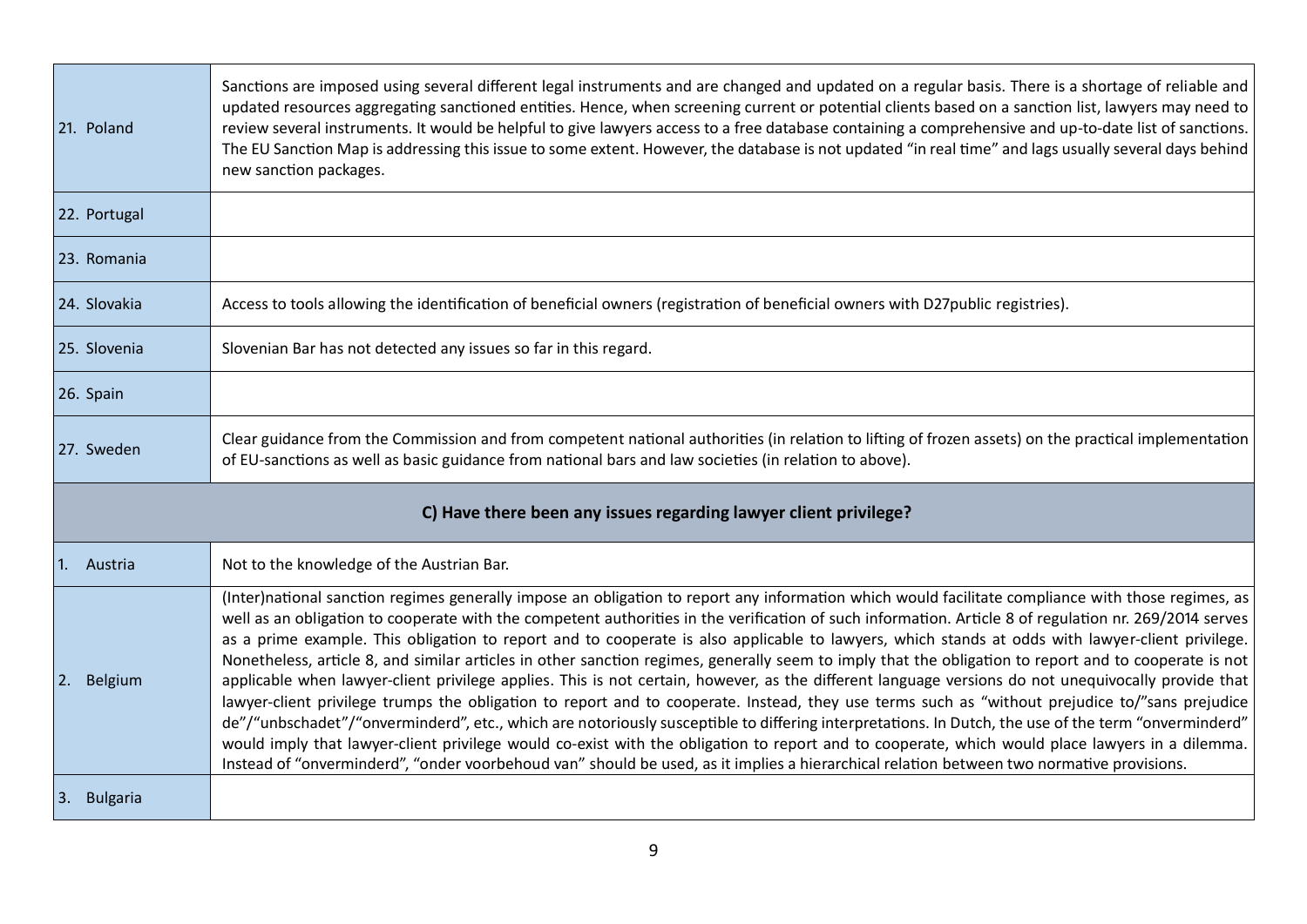| 4. Croatia        |                                                                                                                                                                                                                                                                                                                                                                                                                                                                                                                                                                         |
|-------------------|-------------------------------------------------------------------------------------------------------------------------------------------------------------------------------------------------------------------------------------------------------------------------------------------------------------------------------------------------------------------------------------------------------------------------------------------------------------------------------------------------------------------------------------------------------------------------|
| 5. Cyprus         | No.                                                                                                                                                                                                                                                                                                                                                                                                                                                                                                                                                                     |
| 6. Czech Republic | Not yet. Confidentiality pursuant to Section 38 of the AML Act applies only to the filing of a suspicious transaction report, where a lawyer may inform<br>the client that his property is subject to sanctions, may take over his representation in proceedings on a decision of the FIU or on an appeal against it<br>and represent him in the proceedings. On the other hand, the lawyer is obliged to maintain confidentiality about all facts that he has learned in<br>connection with the provision of services on the basis of the Act on the Legal Profession. |
| 7. Denmark        |                                                                                                                                                                                                                                                                                                                                                                                                                                                                                                                                                                         |
| 8. Estonia        |                                                                                                                                                                                                                                                                                                                                                                                                                                                                                                                                                                         |
| 9. FinlandN       | <b>No</b><br>$\qquad \qquad -$<br>We have not observed particular issues related to sanctions. Any possible issues regarding lawyer cli-ent privilege may perhaps be related<br>more on the KYC side of client intake process.<br>No. For example, despite lawyer client privilege we have made the required notices to the Finnish Bureau of Investigation in cases we have<br>suspected money laundering.                                                                                                                                                             |
| 10. France        | Aucun problème spécifique n'a été remonté aux instances de la profession sur le secret avocat-client à ce jour.                                                                                                                                                                                                                                                                                                                                                                                                                                                         |
| 11. Germany       |                                                                                                                                                                                                                                                                                                                                                                                                                                                                                                                                                                         |
| 12. Greece        |                                                                                                                                                                                                                                                                                                                                                                                                                                                                                                                                                                         |
| 13. Hungary       |                                                                                                                                                                                                                                                                                                                                                                                                                                                                                                                                                                         |
| 14. Ireland       | The Society is not aware of any privilege, confidentiality or professional secrecy concerns arising yet for solicitors in Ireland.                                                                                                                                                                                                                                                                                                                                                                                                                                      |
| 15. Italy         | As outlined above under the answer sub b), the issues regarding lawyer-client privilege, as protected also by Art 8 of ECHR, are linked to the limits<br>and exceptions that each Member States can pose, and how those limitations can interfere on the correct development of the defence duties placed<br>upon the lawyer as well as the client.                                                                                                                                                                                                                     |
| 16. Latvia        |                                                                                                                                                                                                                                                                                                                                                                                                                                                                                                                                                                         |
| 17. Lithuania     | We are not aware of that (yet).                                                                                                                                                                                                                                                                                                                                                                                                                                                                                                                                         |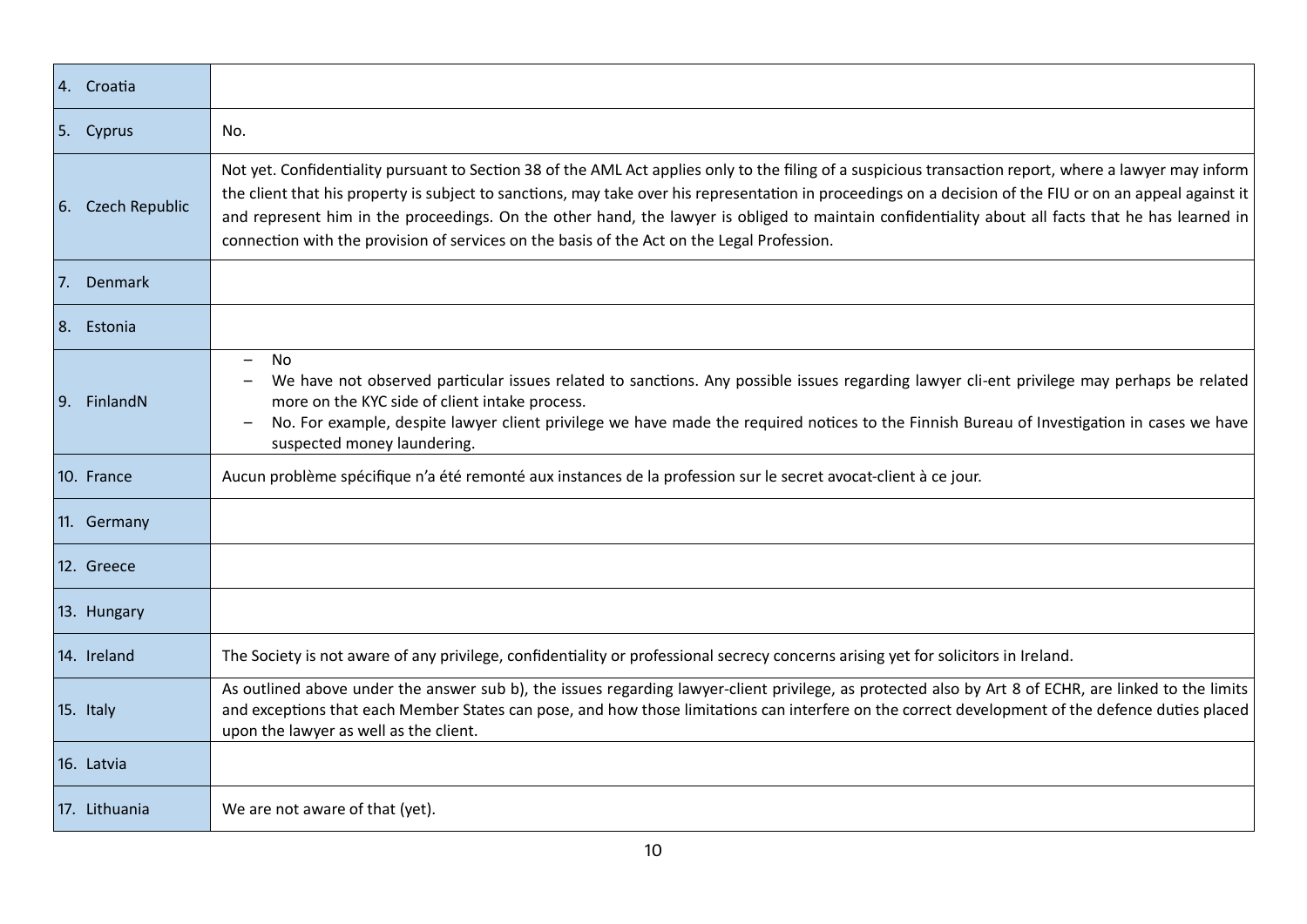| 18. Luxembourg  |                                                                                                                                                                                                                                                                                                                                                                                                                                                                                                                                                                                                                                                                                                                                                                                                                                                                                                                                                                                                                                                                                                                                                                                                          |
|-----------------|----------------------------------------------------------------------------------------------------------------------------------------------------------------------------------------------------------------------------------------------------------------------------------------------------------------------------------------------------------------------------------------------------------------------------------------------------------------------------------------------------------------------------------------------------------------------------------------------------------------------------------------------------------------------------------------------------------------------------------------------------------------------------------------------------------------------------------------------------------------------------------------------------------------------------------------------------------------------------------------------------------------------------------------------------------------------------------------------------------------------------------------------------------------------------------------------------------|
| 19. Malta       |                                                                                                                                                                                                                                                                                                                                                                                                                                                                                                                                                                                                                                                                                                                                                                                                                                                                                                                                                                                                                                                                                                                                                                                                          |
| 20. Netherlands |                                                                                                                                                                                                                                                                                                                                                                                                                                                                                                                                                                                                                                                                                                                                                                                                                                                                                                                                                                                                                                                                                                                                                                                                          |
| 21. Poland      | So far we have not encountered or heard of any issue regarding attorney-client privilege in the context of sanctions. We imagine that lawyers may be<br>requested to disclose privileged information or documents in the context of enforcement activities. While the authorities lack powers to force a waiver<br>of the attorney-client privilege in the context of administrative procedures, the issue is less certain in the context of criminal investigations and trials.<br>It is the position of the authorities that the attorney-client privilege (not related to the defense privilege) can be waived in specific circumstances in<br>criminal investigations or trials (i.e. when information cannot be obtained by any other channel and its disclosure is in the interest of justice). While<br>the waiver does not relate to privileged information of a defense counsel, it could relate to attorney advice on corporate, regulatory or contract issues.<br>The position of local bars is that the authorities should not be in a position to waive the attorney-client privilege at all. However, in reality, we see<br>cases when a waiver is granted by courts and is complied with. |
| 22. Portugal    | In our Delegation, so far we have no knowledge of any consequences for Portuguese Advogados, within these confidential issues. Nothing to report,<br>regarding possible professional prerogatives' threats.                                                                                                                                                                                                                                                                                                                                                                                                                                                                                                                                                                                                                                                                                                                                                                                                                                                                                                                                                                                              |
| 23. Romania     | In Romania, based on the Law no. 129/2019 for the prevention and combating money laundering and terrorism financing, the lawyers, as well, have<br>the obligation to report all transactions of their clients who exceeds the amount of 10.000 Eur. Lawyers needs on-line trainings with all sanctions<br>imposed by EU to Rusia, updated, or short information about the topic. That preview may infringe the lawyer client privilege, but the crime-fraud is<br>an exception to the privilege, a client's communication to his attorney isn't privileged if she made it with the intention of committing or covering up a<br>crime or fraud, according to Directive (EU) 2018/843 of the European Parliament and of the Council of 30 May 2018 amending Directive (EU) 2015/849<br>on the prevention of the use of the financial system for the purposes of money laundering or terrorist financing, and amending Directives 2009/138/EC<br>and 2013/36/EU.                                                                                                                                                                                                                                            |
| 24. Slovakia    |                                                                                                                                                                                                                                                                                                                                                                                                                                                                                                                                                                                                                                                                                                                                                                                                                                                                                                                                                                                                                                                                                                                                                                                                          |
| 25. Slovenia    | Slovenian Bar has not detected any issues regarding lawyer client privilege so far. Article 6 of the Slovene Attorneys Act states that attorneys shall<br>respect the confidentiality of all information entrusted to them by their clients and there are no exceptions provided. Regarding the lawyer client<br>relationship, we would like to point out that according to Attorneys Act and Code of professional conduct attorneys are primarily bound by the principle<br>of confidentiality. Attorneys shall respect the confidentiality of all information entrusted to them by their clients and there are no exceptions provided.<br>Attorneys should under no circumstances be obliged to report their clients to the authorities.                                                                                                                                                                                                                                                                                                                                                                                                                                                               |
| 26. Spain       |                                                                                                                                                                                                                                                                                                                                                                                                                                                                                                                                                                                                                                                                                                                                                                                                                                                                                                                                                                                                                                                                                                                                                                                                          |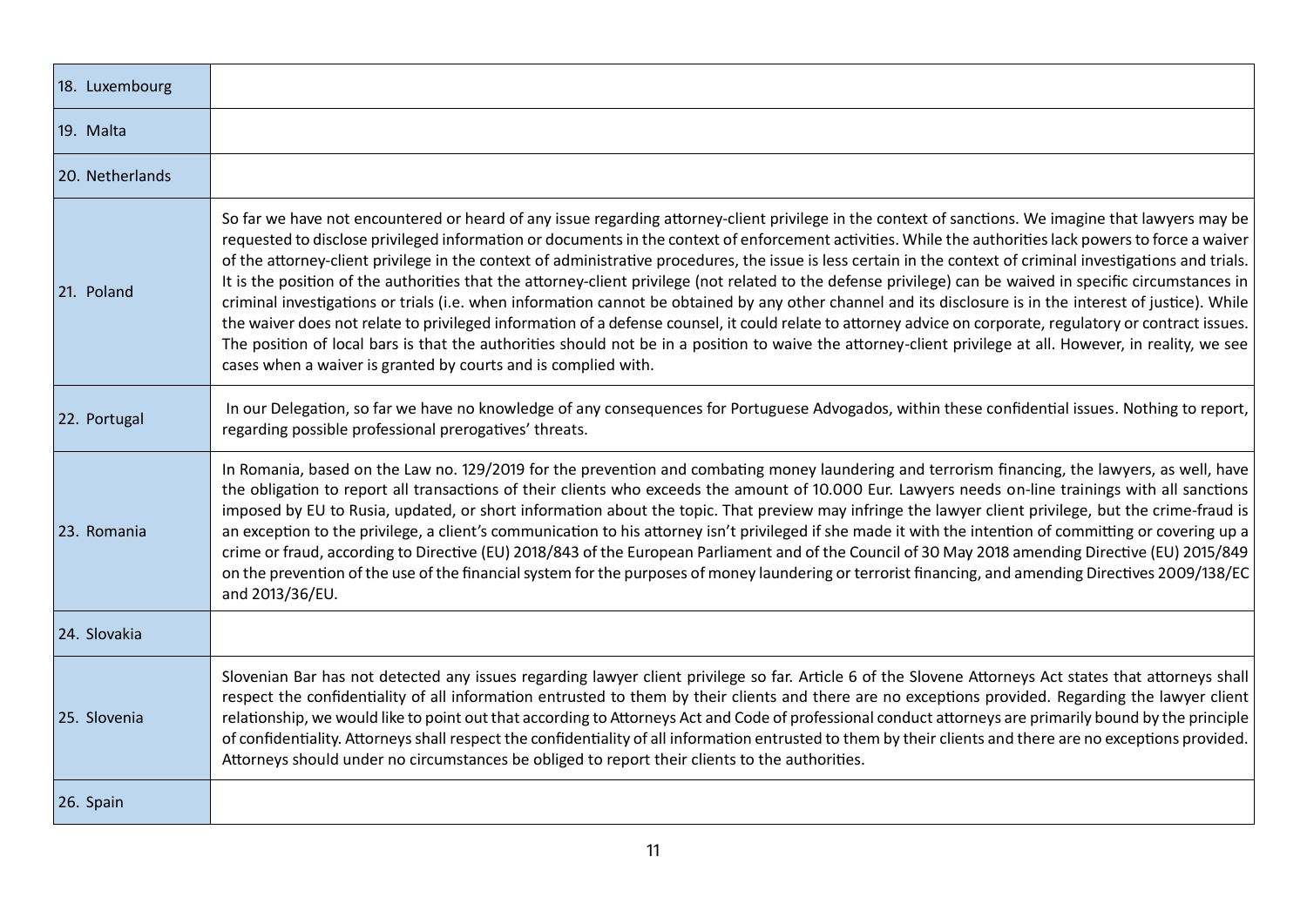| 27. Sweden        | Confidentiality (legal privilege) must always be upheld and protected. If the lawyer needs to disclose the identity of a client in order to plead for<br>exemptions from a decision to freeze assets of the client in order to pay for the lawful legal services, this must be approved by the client first. Issues<br>related to professional confidentiality can also arise in legal mandates for delisting of a client from sanctions imposed, according to the principle of<br>access to justice.                                                                                                                                                                                                                           |
|-------------------|---------------------------------------------------------------------------------------------------------------------------------------------------------------------------------------------------------------------------------------------------------------------------------------------------------------------------------------------------------------------------------------------------------------------------------------------------------------------------------------------------------------------------------------------------------------------------------------------------------------------------------------------------------------------------------------------------------------------------------|
|                   | D) What guidance from the Commission would be useful $-$ e.g. is the Commission website helpful?                                                                                                                                                                                                                                                                                                                                                                                                                                                                                                                                                                                                                                |
| 1. Austria        | For the moment no specific needs, see above.                                                                                                                                                                                                                                                                                                                                                                                                                                                                                                                                                                                                                                                                                    |
| 2. Belgium        |                                                                                                                                                                                                                                                                                                                                                                                                                                                                                                                                                                                                                                                                                                                                 |
| 3. Bulgaria       |                                                                                                                                                                                                                                                                                                                                                                                                                                                                                                                                                                                                                                                                                                                                 |
| 4. Croatia        |                                                                                                                                                                                                                                                                                                                                                                                                                                                                                                                                                                                                                                                                                                                                 |
| 5. Cyprus         | Commission's website is very informative and gives a holistic view of the measures and issues arises. A section specialized on the practical point of<br>view, cases or problems that may arise for their existing or prospective clients, will provide to lawyers guidance on how to act on such cases. It would<br>be very useful for the Commission to share its views and experiences on methods used to violate or circumvent the sanctions. And give practical<br>examples of non-easily recognised violation of the sanctions and guidance on identifying red flags and alerts in recognising potential violation or<br>circumvention of the Sanctions (and in so doing maybe amend the Regulations to close loopholes). |
| 6. Czech Republic | We believe that there is enough information, most of the Czech legal profession uses sources in the Czech language, specifically the website of the<br>Czech Bar Association, Financial Analytical Office (national FIU) and the Ministry for Trade and Industry website in relation to the interpretation of<br>the subject of sanctions.                                                                                                                                                                                                                                                                                                                                                                                      |
| 7. Denmark        | The Commission webpage is relevant and helpful                                                                                                                                                                                                                                                                                                                                                                                                                                                                                                                                                                                                                                                                                  |
| 8. Estonia        |                                                                                                                                                                                                                                                                                                                                                                                                                                                                                                                                                                                                                                                                                                                                 |
| 9. Finland        | Anticipated legislation and dates when they are likely to enter into force, consolidated lists of all persons/companies affected, any<br>jurisprudence on sanctions related case law from Member States<br>It would be useful to have more commentaries / guidelines on how to interpret sanctions instead of list of FAQ's.<br>A search tool with information on who has been added, when, and according to what decision. For example OFAC's sanctions search is rather<br>useful https://sanctionssearch.ofac.treas.gov/ In addition, practical guidance on how to apply sanctions in practice.                                                                                                                              |
| 10. France        | Pas d'opinion des instances de la profession concernant sur ce point à ce stade.                                                                                                                                                                                                                                                                                                                                                                                                                                                                                                                                                                                                                                                |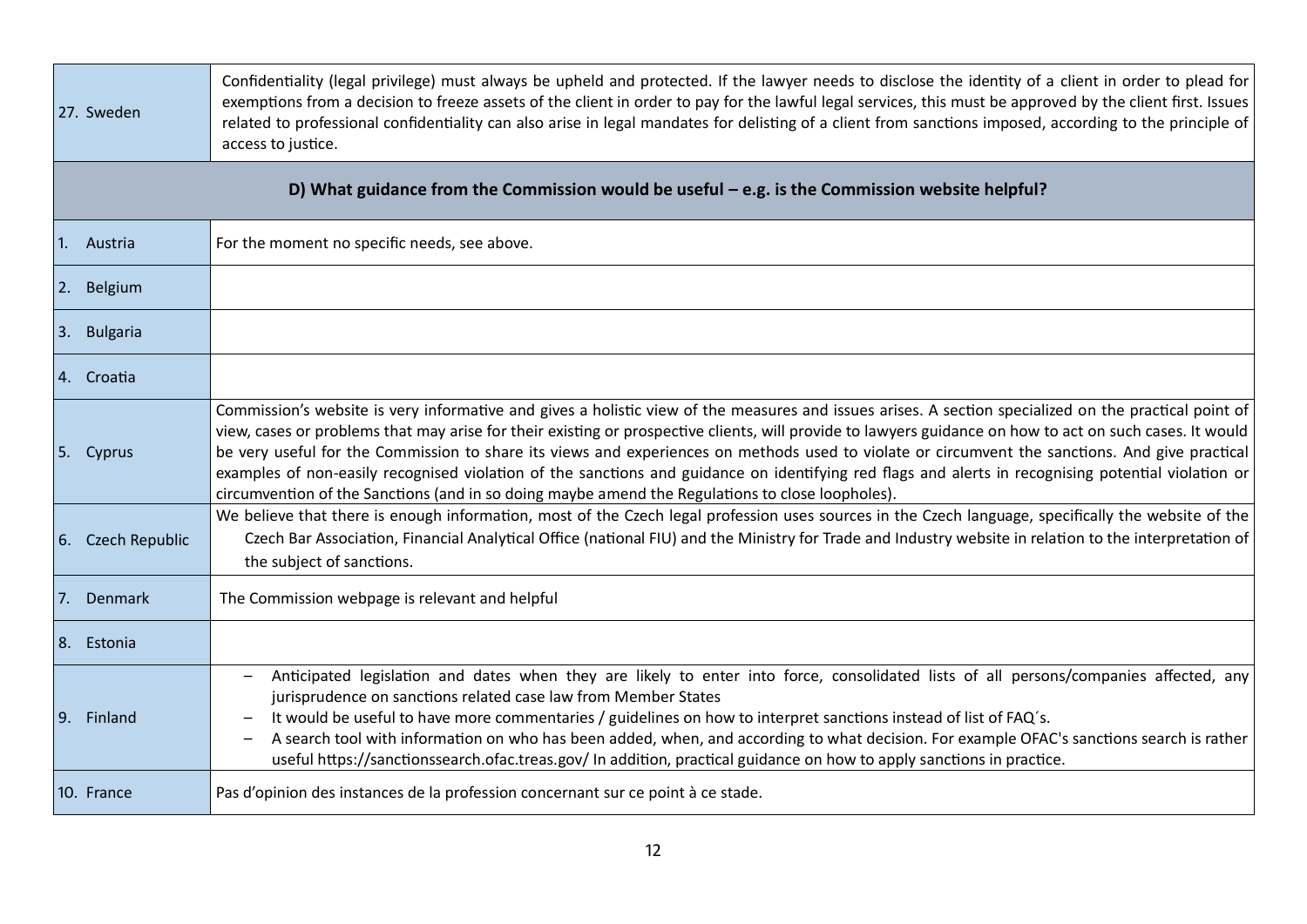| 11. Germany     | The German delegation welcomes regularly updated information provided by the Commission on all sanctions. We think that would be of great support<br>for lawyers. We do not support any guidance by the commission on how lawyers should deal with their clients regards sanctions, though. Lawyers<br>advising their clients on how to avoid sanctions is a matter for criminal law.                                                                                                                                                                                                                                                                                                                                                                                                                                                                                                                            |
|-----------------|------------------------------------------------------------------------------------------------------------------------------------------------------------------------------------------------------------------------------------------------------------------------------------------------------------------------------------------------------------------------------------------------------------------------------------------------------------------------------------------------------------------------------------------------------------------------------------------------------------------------------------------------------------------------------------------------------------------------------------------------------------------------------------------------------------------------------------------------------------------------------------------------------------------|
| 12. Greece      |                                                                                                                                                                                                                                                                                                                                                                                                                                                                                                                                                                                                                                                                                                                                                                                                                                                                                                                  |
| 13. Hungary     | We believe that it would be useful to have such an initiative of CCBE or the European Commission to issue a practical guide for lawyers, which could<br>then be translated into national languages (Hungarian), so that we could give practical guidance to lawyers in Hungarian on how to proceed with case<br>identifications and ongoing cases, so that we do not run into a case that could lead to sanctions.<br>Obviously, it would also be useful to have a handbook or a leaflet, that lawyers could use to help their clients so that they do not run into these<br>problems. It goes without saying that producing such a leaflet by each individual lawyer would be a waste of time and energy, such a leaflet could be<br>produced 'centrally'.<br>The EU website is very useful, but it is very difficult reading for a practising lawyer, and probably not many lawyers will bother to look it up. |
| 14. Ireland     | The EU's Consolidated list is very helpful. See also the Society's response at 'a' above in relation to legal aid derogations - EU-wide or national legal aid<br>derogations from sanctions may be an important next step to ensure the rule of law and access to justice is preserved.                                                                                                                                                                                                                                                                                                                                                                                                                                                                                                                                                                                                                          |
| 15. Italy       | The Commission's website is very helpful as well as the website of the Council. More precise information on the Rights of physical people subject to<br>sanction would be useful to expand the knowledge available on the website. Moreover, as said above under answer a), a clear procedure to permit<br>legal operations can be foreseen.                                                                                                                                                                                                                                                                                                                                                                                                                                                                                                                                                                     |
| 16. Latvia      |                                                                                                                                                                                                                                                                                                                                                                                                                                                                                                                                                                                                                                                                                                                                                                                                                                                                                                                  |
| 17. Lithuania   | It would be more useful if information could be provided in all languages.                                                                                                                                                                                                                                                                                                                                                                                                                                                                                                                                                                                                                                                                                                                                                                                                                                       |
| 18. Luxembourg  |                                                                                                                                                                                                                                                                                                                                                                                                                                                                                                                                                                                                                                                                                                                                                                                                                                                                                                                  |
| 19. Malta       |                                                                                                                                                                                                                                                                                                                                                                                                                                                                                                                                                                                                                                                                                                                                                                                                                                                                                                                  |
| 20. Netherlands |                                                                                                                                                                                                                                                                                                                                                                                                                                                                                                                                                                                                                                                                                                                                                                                                                                                                                                                  |
| 21. Poland      | In our view, the form of 'frequently asked questions' is very useful and, therefore, subsequent topics covered by the guidelines could be developed<br>along the same lines.                                                                                                                                                                                                                                                                                                                                                                                                                                                                                                                                                                                                                                                                                                                                     |
| 22. Portugal    |                                                                                                                                                                                                                                                                                                                                                                                                                                                                                                                                                                                                                                                                                                                                                                                                                                                                                                                  |
| 23. Romania     | Timeline: measures adopted in 2022, Overview of sanctions in place, Export-related restrictions and Prohibition to access EU ports   Intellectual<br>property rights, are few of the most useful guides.                                                                                                                                                                                                                                                                                                                                                                                                                                                                                                                                                                                                                                                                                                         |
| 24. Slovakia    |                                                                                                                                                                                                                                                                                                                                                                                                                                                                                                                                                                                                                                                                                                                                                                                                                                                                                                                  |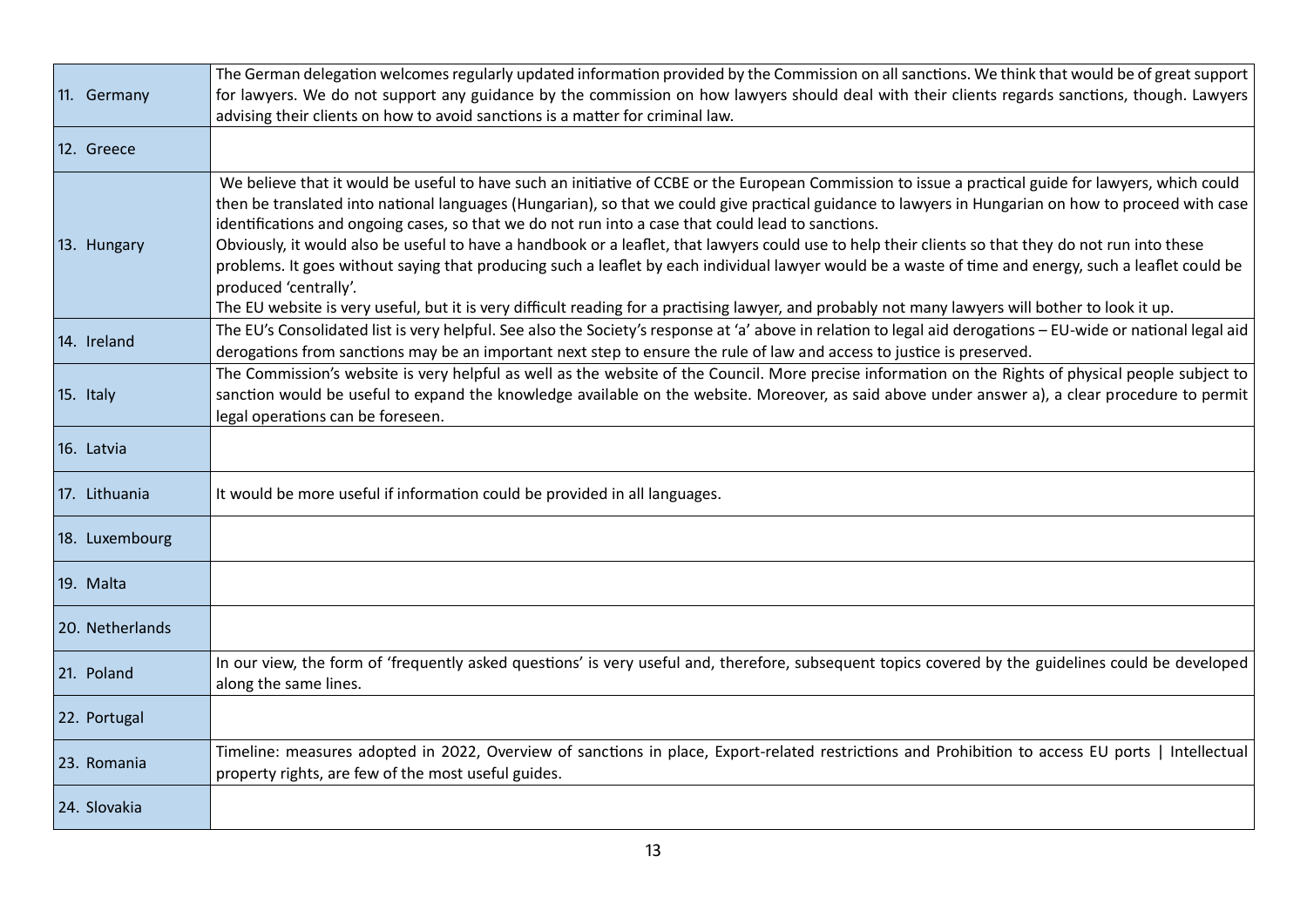| 25. Slovenia                                                                               | Slovenian Bar believes the Commission's website is helpful and transparent.                                                                                                                                                                                                                                                                                                                                                                                                                                                                                                                                                                   |  |
|--------------------------------------------------------------------------------------------|-----------------------------------------------------------------------------------------------------------------------------------------------------------------------------------------------------------------------------------------------------------------------------------------------------------------------------------------------------------------------------------------------------------------------------------------------------------------------------------------------------------------------------------------------------------------------------------------------------------------------------------------------|--|
| 26. Spain                                                                                  |                                                                                                                                                                                                                                                                                                                                                                                                                                                                                                                                                                                                                                               |  |
| 27. Sweden                                                                                 | See b). Commission guidance on sanctions in relation to which mandates and activities of a lawyer that in practise can be considered lawful mandates<br>and activities. Guidance on how a lawyer can avoid becoming an unconsciously unlawful enabler, i.e. which practical actions should a lawyer take in<br>order to avoid circumvention or evasion of sanctions imposed. How should the core principles of the legal profession be uphold in lawful legal mandates<br>for sanctioned clients.                                                                                                                                             |  |
| E) Has/Will your Bar and Law Society be issuing Guidelines on any aspect of the sanctions? |                                                                                                                                                                                                                                                                                                                                                                                                                                                                                                                                                                                                                                               |  |
| 1. Austria                                                                                 | The Bar will continue to closely monitor the situation in order to react if necessary.                                                                                                                                                                                                                                                                                                                                                                                                                                                                                                                                                        |  |
| 2. Belgium                                                                                 | We have drawn the attention of lawyers to the sanctions imposed on Russia as a result of the invasion of Ukraine. While stressing the importance of<br>compliance with the sanctions, we have also highlighted that individuals targeted by sanctions still have to right to contest them in court and that<br>lawyer-client privilege trumps the obligation to report and to cooperate with the Treasury.                                                                                                                                                                                                                                    |  |
| 3. Bulgaria                                                                                |                                                                                                                                                                                                                                                                                                                                                                                                                                                                                                                                                                                                                                               |  |
| 4. Croatia                                                                                 |                                                                                                                                                                                                                                                                                                                                                                                                                                                                                                                                                                                                                                               |  |
| 5. Cyprus                                                                                  | From the very first moment of the crisis and the imposition of sanctions, CBA published relevant announcements in order to inform immediately our<br>member regarding the sanctions imposed. Additionally, the Circular E01/2022 has been published accompanied by a handbook in the form of Q&A,<br>aiming to provide answers to the frequently asked questions and inquiries of our members. This handbook will be regularly updated. Through the<br>above-mentioned publications, the CBA provides all the relevant information regarding sanctions to our members and their reporting duties to the<br>CBA, as their Competent Authority. |  |
|                                                                                            | The Bar is not authorized to issue instructions in this area. Basic guidelines on the lawyer's procedure have been published and are updated as<br>necessary.https://www.cak.cz/scripts/detail.php?id=25635.<br>The following interpretation problems were identified, where the Commission's opinion could help:<br>Article 3h of Regulation 833/2022<br>Restrictions apply not only to restrictions on the sale, transfer, etc. of luxury goods to any natural or legal person, entity or body in Russia, but also to                                                                                                                       |  |
| 6. Czech Republic                                                                          | their use in Russia. What approach/level of due diligence is expected of retailers selling luxury goods in the EU? On the one hand, sales to Russian<br>citizens in EU stores can easily end up using luxury goods in Russia, on the other hand, retailers cannot be expected to ask each customer for proof of<br>identity and examine the place of future use of the product.                                                                                                                                                                                                                                                               |  |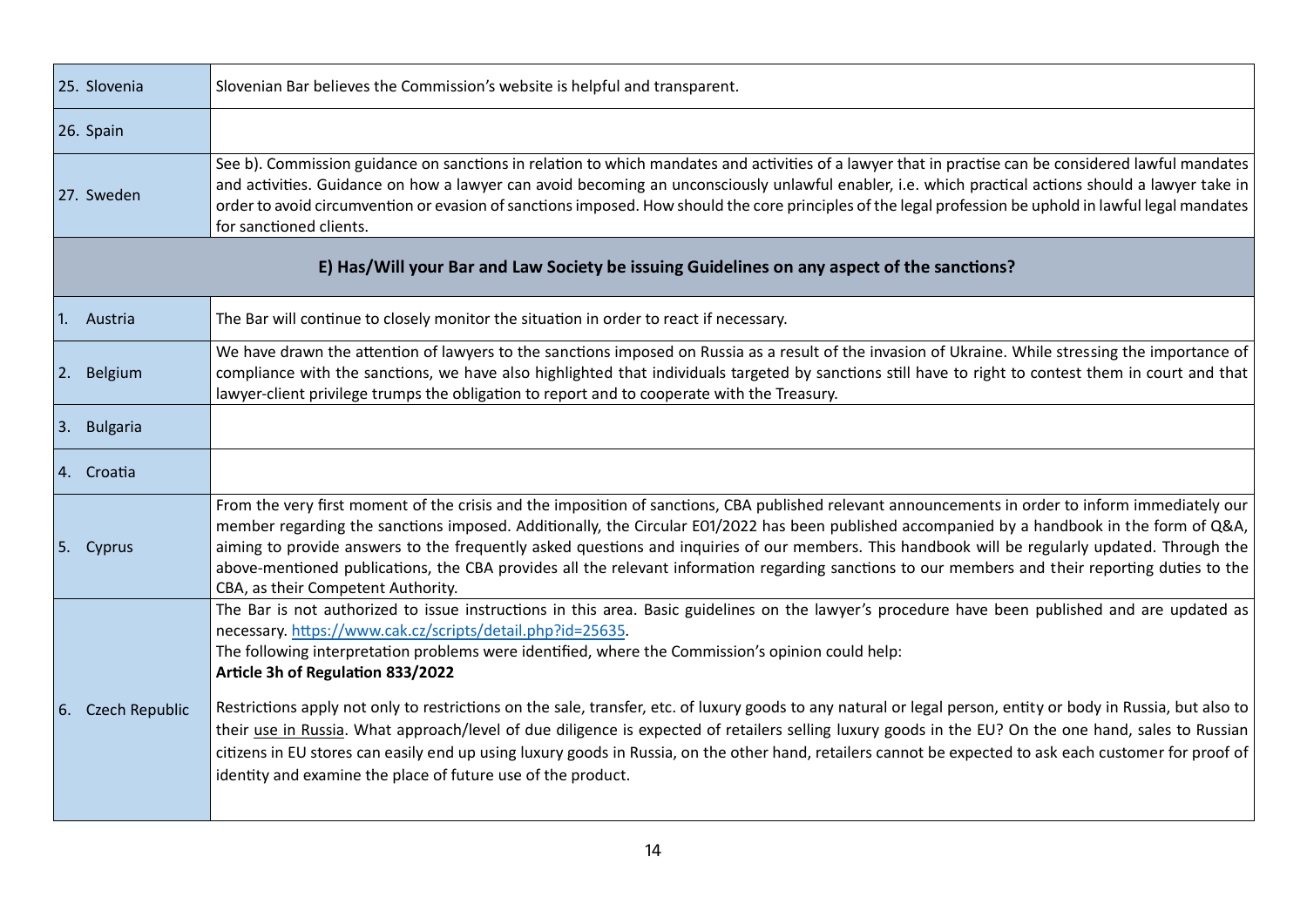| Article 5aa of Regulation 833/2022                                                                                                                                                                                                                                                                                                                                                                                                                                                                                                                                                                                                                                                                                                                                                                                                                                                                                                                                                                                                                                                                                                                                                                                                                                                                                                                                                                                                                                                                                                                                                                                                                                                                                                                                                      |
|-----------------------------------------------------------------------------------------------------------------------------------------------------------------------------------------------------------------------------------------------------------------------------------------------------------------------------------------------------------------------------------------------------------------------------------------------------------------------------------------------------------------------------------------------------------------------------------------------------------------------------------------------------------------------------------------------------------------------------------------------------------------------------------------------------------------------------------------------------------------------------------------------------------------------------------------------------------------------------------------------------------------------------------------------------------------------------------------------------------------------------------------------------------------------------------------------------------------------------------------------------------------------------------------------------------------------------------------------------------------------------------------------------------------------------------------------------------------------------------------------------------------------------------------------------------------------------------------------------------------------------------------------------------------------------------------------------------------------------------------------------------------------------------------|
| Point (c) of that provision refers to a legal person, entity or body acting on behalf of or at the direction of an entity referred to in point (a) or (b) of this<br>paragraph. This wording is clearly different from other similar restrictions, e.g., Article 5(b). (c) Regulation 833/2014, which refers to a legal person,<br>entity or body acting on behalf of or at the direction of an entity referred to in point (b) of this paragraph or listed in Annex III. There is a reference to<br>the Annex in both points (a) of Articles 5 and 5aa, but only Article 5 refers to the relevant Annex in its point (c). The question is whether this different<br>wording is deliberate and, if so, what the consequences would be, or whether it is rather a mere inaccuracy.                                                                                                                                                                                                                                                                                                                                                                                                                                                                                                                                                                                                                                                                                                                                                                                                                                                                                                                                                                                                       |
|                                                                                                                                                                                                                                                                                                                                                                                                                                                                                                                                                                                                                                                                                                                                                                                                                                                                                                                                                                                                                                                                                                                                                                                                                                                                                                                                                                                                                                                                                                                                                                                                                                                                                                                                                                                         |
|                                                                                                                                                                                                                                                                                                                                                                                                                                                                                                                                                                                                                                                                                                                                                                                                                                                                                                                                                                                                                                                                                                                                                                                                                                                                                                                                                                                                                                                                                                                                                                                                                                                                                                                                                                                         |
| We are not aware of this<br>The Finnish Bar Association has included some guidelines on sanctions in their AML guidelines.                                                                                                                                                                                                                                                                                                                                                                                                                                                                                                                                                                                                                                                                                                                                                                                                                                                                                                                                                                                                                                                                                                                                                                                                                                                                                                                                                                                                                                                                                                                                                                                                                                                              |
| Oui. Les informations relatives au gel des avoirs depuis le début de l'invasion de l'Ukraine ont été relayées :<br>par le Conseil national des barreaux auprès de tous les avocats français ;<br>Une page internet existait déjà pour centraliser les informations mises à disposition des avocats sur le gel des avoirs de manière générale<br>Un exemple de newsletter, celle-ci en date du 25 février<br>par le barreau de Paris auprès de ses avocats ;<br>Ressources Avocats – Sanctions, gel des avoirs et conformité <i>(lien –</i> accès réservé aux avocats du Barreau) : informations régulièrement<br>mises à jour relatives aux sanctions économiques et au gel des avoirs à la suite du conflit russo-ukrainien. Elles sont mises à disposition<br>aux avocats depuis leur espace professionnel en ligne (espace e-CARPA, dans la section LCB-FT).<br>Gel des avoirs (lien): Transmissions aux avocats du barreau du message du gouvernement « Message de la plus haute importance diffusé<br>par la Direction générale du Trésor en matière de Gel des avoirs dans le cadre des sanctions financières internationales (Article L562-2<br>Spécial Russie : gel des avoirs (Lien).<br>par la Conférence des bâtonniers<br>une communication a été assurée auprès des bâtonniers le 24 mars 2022 pour exposer la problématique, rappeler les textes et obligations<br>de vigilance et de contrôle qui s'imposent et renvoyer vers les outils mis en place par l'UNCA au profit des CARPA afin d'assurer l'efficacité<br>de ceux-ci (services de confrontation des données).<br>par l'UNCA auprès des 119 CARPA.<br>Enfin, une partie du guide LCB-FT publié par le Conseil national des barreaux porte sur le gel des avoirs et son articulation avec la problématique de la |
| lutte contre le blanchiment.                                                                                                                                                                                                                                                                                                                                                                                                                                                                                                                                                                                                                                                                                                                                                                                                                                                                                                                                                                                                                                                                                                                                                                                                                                                                                                                                                                                                                                                                                                                                                                                                                                                                                                                                                            |
| Do not know<br>$CMF$ ) ».                                                                                                                                                                                                                                                                                                                                                                                                                                                                                                                                                                                                                                                                                                                                                                                                                                                                                                                                                                                                                                                                                                                                                                                                                                                                                                                                                                                                                                                                                                                                                                                                                                                                                                                                                               |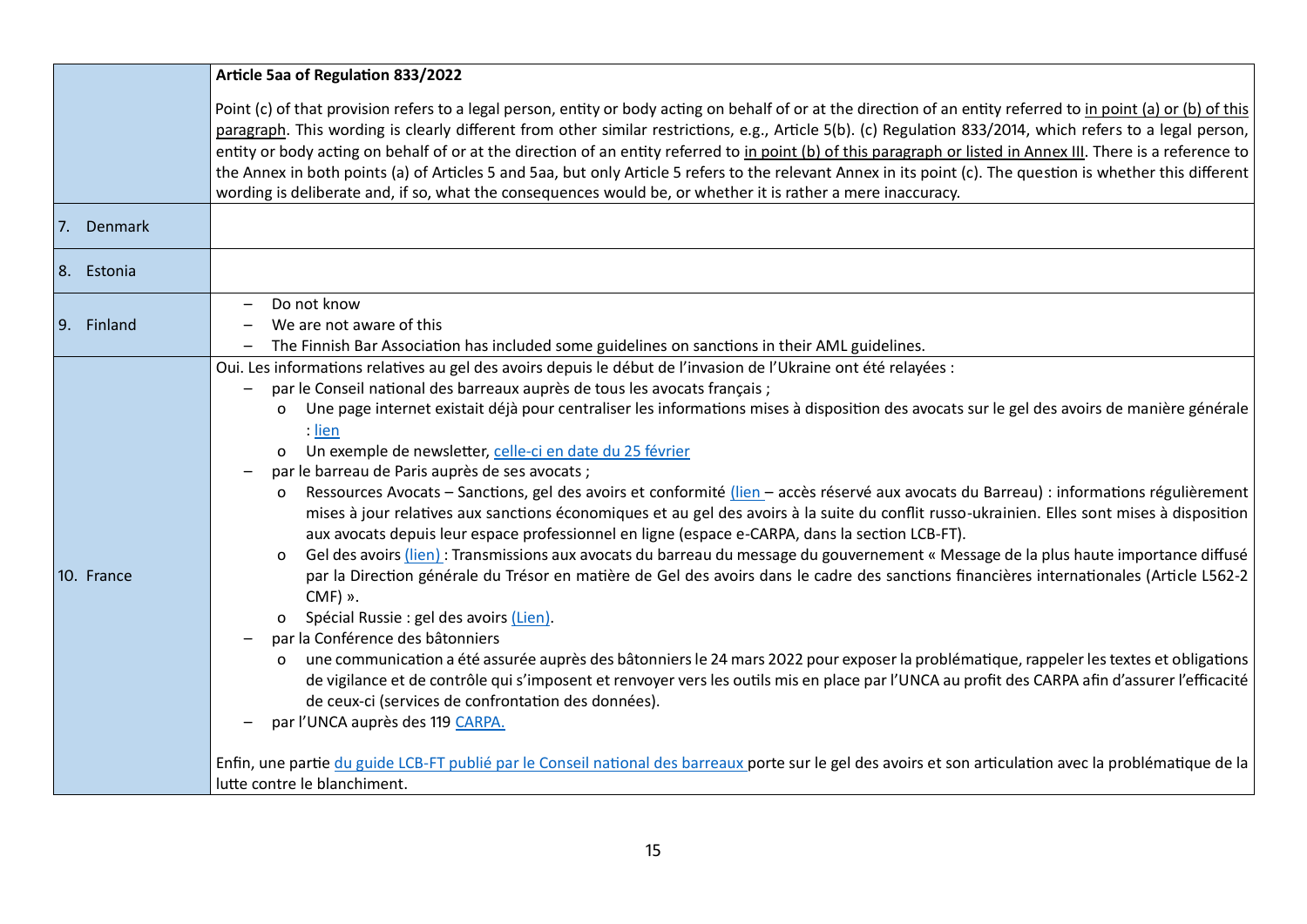| 11. Germany     |                                                                                                                                                                                                                                                                                                                                                                                                                                                                                                                                                                                                                                                                                                                                 |
|-----------------|---------------------------------------------------------------------------------------------------------------------------------------------------------------------------------------------------------------------------------------------------------------------------------------------------------------------------------------------------------------------------------------------------------------------------------------------------------------------------------------------------------------------------------------------------------------------------------------------------------------------------------------------------------------------------------------------------------------------------------|
| 12. Greece      |                                                                                                                                                                                                                                                                                                                                                                                                                                                                                                                                                                                                                                                                                                                                 |
| 13. Hungary     |                                                                                                                                                                                                                                                                                                                                                                                                                                                                                                                                                                                                                                                                                                                                 |
| 14. Ireland     | See information about the Society's Sanctions Resource Hub launched on 8 March which is now being continuously updated.                                                                                                                                                                                                                                                                                                                                                                                                                                                                                                                                                                                                         |
| 15. Italy       | No, for the moment we have not planned to issuing guidelines because the national rules and deontology are both comprehensive, covering all relevant<br>aspects.                                                                                                                                                                                                                                                                                                                                                                                                                                                                                                                                                                |
| 16. Latvia      |                                                                                                                                                                                                                                                                                                                                                                                                                                                                                                                                                                                                                                                                                                                                 |
| 17. Lithuania   | No.                                                                                                                                                                                                                                                                                                                                                                                                                                                                                                                                                                                                                                                                                                                             |
| 18. Luxembourg  | Finally, it is recalled that the Bar Association, since the entry into force of the Sanctions Act, has also been given increased powers of supervision and<br>sanction. In this respect, the competent bodies within the Bar ensure effective monitoring of the implementation of financial restrictive measures by<br>lawyers and take the necessary measures to that effect. The adjustments relating to the powers of the supervisory authorities and self-regulatory<br>bodies are made in parallel with the AML 2004. In this context, if lawyers were to notify the Ministry of Finance of a freeze, they would have to inform<br>the Bar Association (aml@barreau.lu) in accordance with Article 6 of the Sanctions Act. |
| 19. Malta       |                                                                                                                                                                                                                                                                                                                                                                                                                                                                                                                                                                                                                                                                                                                                 |
| 20. Netherlands |                                                                                                                                                                                                                                                                                                                                                                                                                                                                                                                                                                                                                                                                                                                                 |
| 21. Poland      | Local bars have not yet issued any guidelines regarding sanctions.                                                                                                                                                                                                                                                                                                                                                                                                                                                                                                                                                                                                                                                              |
| 22. Portugal    |                                                                                                                                                                                                                                                                                                                                                                                                                                                                                                                                                                                                                                                                                                                                 |
| 23. Romania     | Yes, will issue and update regularly an overview of sanctions in place.                                                                                                                                                                                                                                                                                                                                                                                                                                                                                                                                                                                                                                                         |
| 24. Slovakia    | No.                                                                                                                                                                                                                                                                                                                                                                                                                                                                                                                                                                                                                                                                                                                             |
| 25. Slovenia    | Slovenian Bar has not decided yet to issue any guidelines in this matter.                                                                                                                                                                                                                                                                                                                                                                                                                                                                                                                                                                                                                                                       |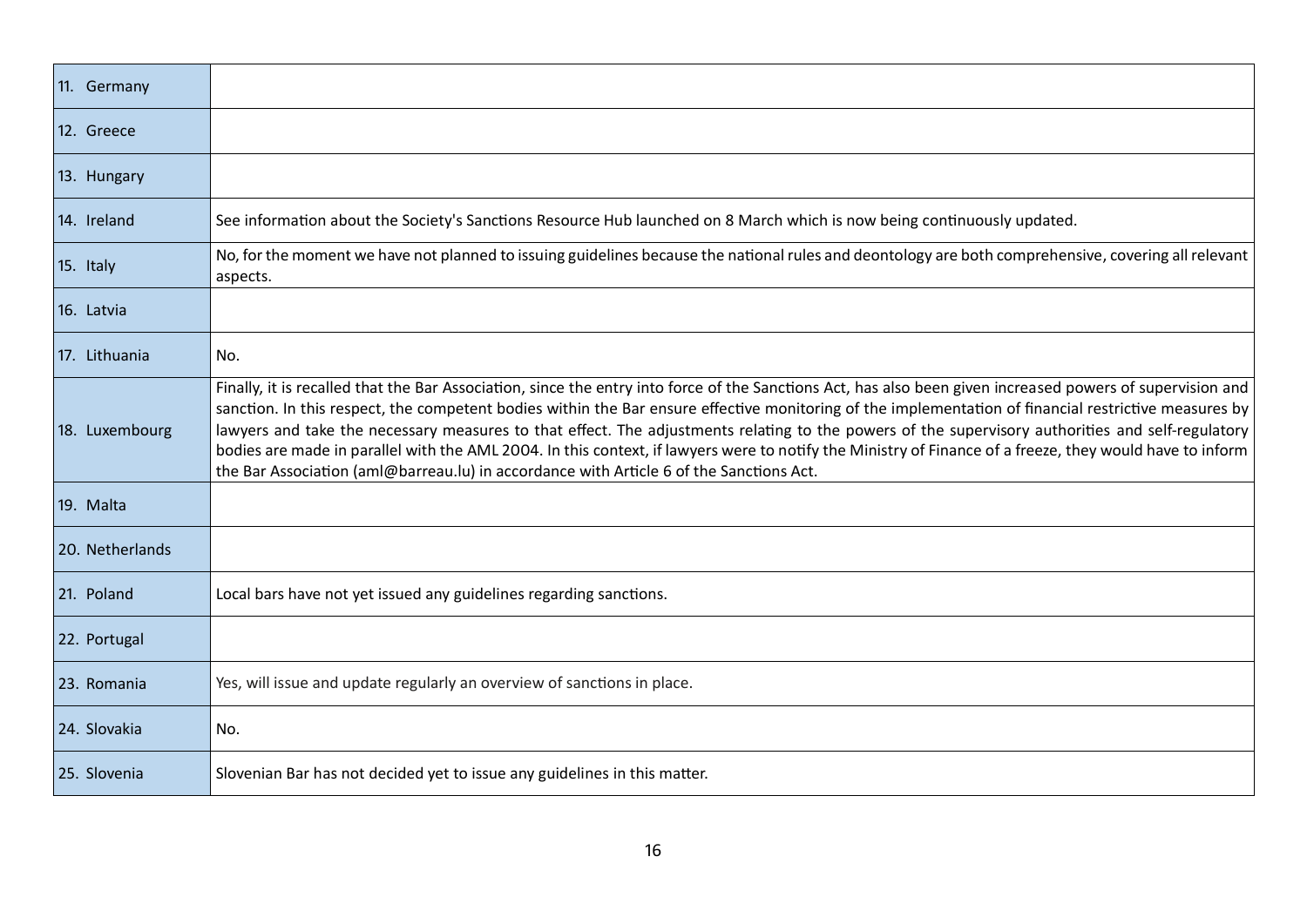| 26. Spain                                                                                                                 |                                                                                                                                                                                                                                              |
|---------------------------------------------------------------------------------------------------------------------------|----------------------------------------------------------------------------------------------------------------------------------------------------------------------------------------------------------------------------------------------|
| 27. Sweden                                                                                                                | Yes, see in annex a short list of practical recommendations to Swedish lawyers issued by the Swedish Bar Association.                                                                                                                        |
| F) Would you like the CCBE Secretariat to organise an information event, for example, a webinar for lawyers on sanctions? |                                                                                                                                                                                                                                              |
| 1.<br>Austria                                                                                                             | Such an event could be useful if in a virtual format in order to allow participation for all interested lawyers and if provided in the near future in order<br>to ensure an added value.                                                     |
| Belgium<br>2.                                                                                                             | Yes.                                                                                                                                                                                                                                         |
| 3. Bulgaria                                                                                                               |                                                                                                                                                                                                                                              |
| 4. Croatia                                                                                                                |                                                                                                                                                                                                                                              |
| 5. Cyprus                                                                                                                 | Definitely. A seminar specialized on sanction would help the lawyers to acquire a better understanding on how to fully comply with their duties us a<br>lot in order to be more concrete in our guidance and/or support towards our members. |
| 6. Czech Republic                                                                                                         | The contacted experts expressed their interest in such event.                                                                                                                                                                                |
| 7.<br>Denmark                                                                                                             | Yes, a webinar could be relevant for CCBE to offer, especially if it is available on the webpage to watch at a later time, in order to reach a broader<br>audience.                                                                          |
| 8. Estonia                                                                                                                |                                                                                                                                                                                                                                              |
| 9.<br>Finland                                                                                                             | This might be useful, yes.<br>Yes, this would be beneficial, although we have had national sanctions events provided by the Finnish Bar Association.                                                                                         |
| 10. France                                                                                                                | L'initiative du CCBE pourrait être utile.                                                                                                                                                                                                    |
| 11. Germany                                                                                                               |                                                                                                                                                                                                                                              |
| 12. Greece                                                                                                                |                                                                                                                                                                                                                                              |
| 13. Hungary                                                                                                               |                                                                                                                                                                                                                                              |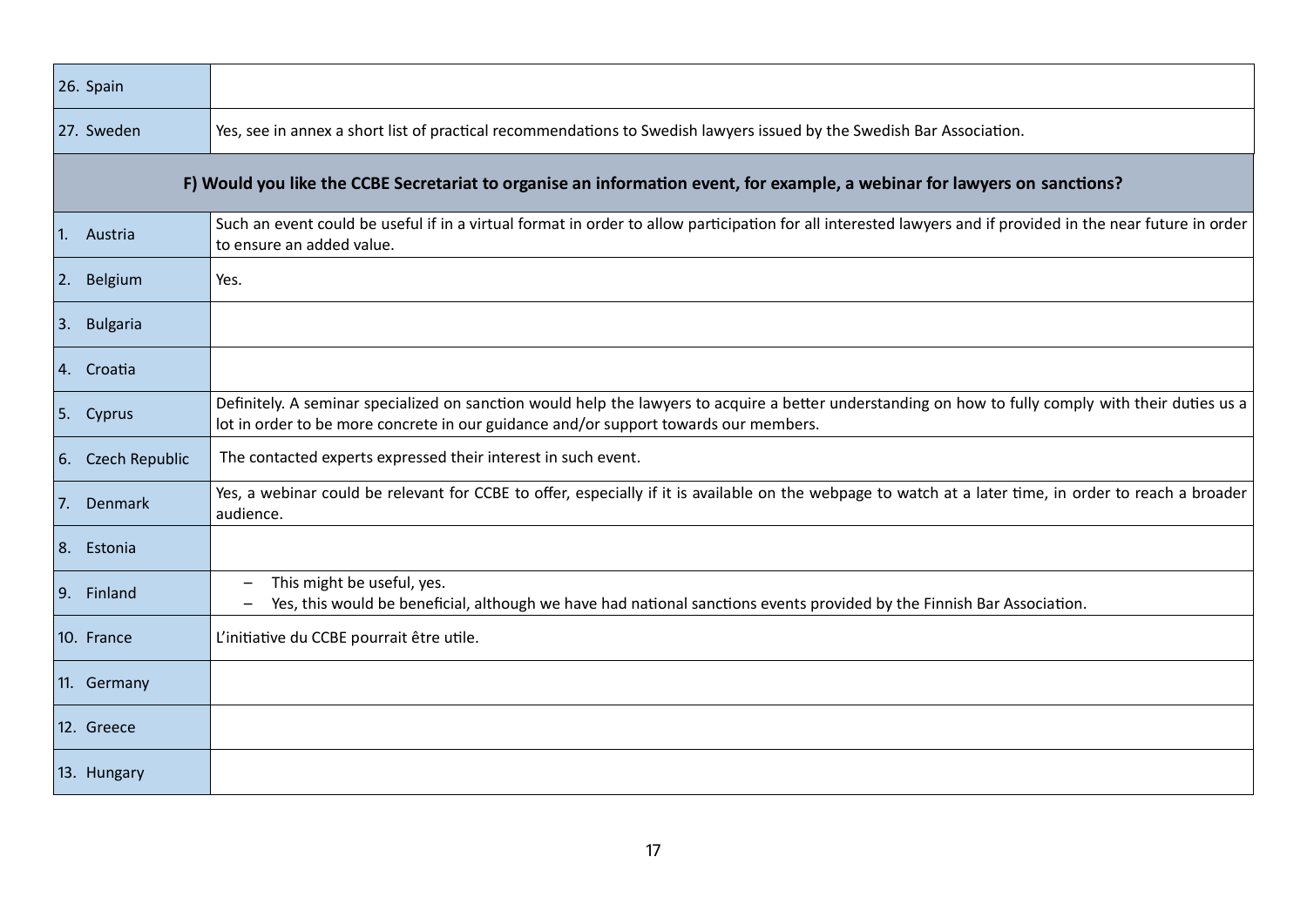| 14. Ireland     | It may be helpful to run an online event for bar associations and law societies about the type of information lawyers in their countries will need on<br>sanctions e.g., who are the competent authorities, what is relevant Member State's legislation containing criminal offences for failing to comply with<br>sanctions, how do national derogations from sanctions operate etc. It is a novel area because the bar association will not be the regulator of sanctions<br>(this tends to be the Central Banks and Departments of Trade) and, therefore, the role of bars and law societies is much more informational than<br>guidance. They are especially limited in the extent of guidance they can provide about specific individual sanctions - this is essentially the role of<br>Member State competent authorities and possibly independent legal advice. Every member state will likely have different rules for<br>disengagement/ceasing to act when providing legal services and it may be difficult to develop a uniform one size fits all approach to ceasing to act<br>when sanctions hits occur. Separate to the manner in which lawyers must comply with sanctions, seminars about how to provide legal advice to clients<br>who are subject to sanctions may be of assistance or even information about the issues which arise for clients subject to sanctions - sanctions may<br>become a niche area of legal practice. Legal practice may also evolve with regard to the potential rights of family and employees of sanctioned<br>individuals to frozen assets. Information about legal aid provision for sanctioned individuals and non-sanctioned individuals affected by sanctions may<br>be helpful. |
|-----------------|------------------------------------------------------------------------------------------------------------------------------------------------------------------------------------------------------------------------------------------------------------------------------------------------------------------------------------------------------------------------------------------------------------------------------------------------------------------------------------------------------------------------------------------------------------------------------------------------------------------------------------------------------------------------------------------------------------------------------------------------------------------------------------------------------------------------------------------------------------------------------------------------------------------------------------------------------------------------------------------------------------------------------------------------------------------------------------------------------------------------------------------------------------------------------------------------------------------------------------------------------------------------------------------------------------------------------------------------------------------------------------------------------------------------------------------------------------------------------------------------------------------------------------------------------------------------------------------------------------------------------------------------------------------------------------------------------------------------------------|
| 15. Italy       | We do not think it is necessary for the moment, because, as previously mentioned, although implementation rules can be different in each MS, the<br>legal framework is clear enough.                                                                                                                                                                                                                                                                                                                                                                                                                                                                                                                                                                                                                                                                                                                                                                                                                                                                                                                                                                                                                                                                                                                                                                                                                                                                                                                                                                                                                                                                                                                                               |
| 16. Latvia      |                                                                                                                                                                                                                                                                                                                                                                                                                                                                                                                                                                                                                                                                                                                                                                                                                                                                                                                                                                                                                                                                                                                                                                                                                                                                                                                                                                                                                                                                                                                                                                                                                                                                                                                                    |
| 17. Lithuania   | That would be appreciated as lawyer might be not have knowledge to the same extent. A seminar would be welcomed, but certain published guide<br>which could be afterwards translated for the lawyers too.                                                                                                                                                                                                                                                                                                                                                                                                                                                                                                                                                                                                                                                                                                                                                                                                                                                                                                                                                                                                                                                                                                                                                                                                                                                                                                                                                                                                                                                                                                                          |
| 18. Luxembourg  | Where the CCBE could be useful for lawyers as well, is to offer a consolidated and regularly updated version of the directly applicable Regulations.<br>There have been many changes or additions to the original Regulations in recent times. It would also be useful if the CCBE secretariat could organise<br>an information webinar.                                                                                                                                                                                                                                                                                                                                                                                                                                                                                                                                                                                                                                                                                                                                                                                                                                                                                                                                                                                                                                                                                                                                                                                                                                                                                                                                                                                           |
| 19. Malta       |                                                                                                                                                                                                                                                                                                                                                                                                                                                                                                                                                                                                                                                                                                                                                                                                                                                                                                                                                                                                                                                                                                                                                                                                                                                                                                                                                                                                                                                                                                                                                                                                                                                                                                                                    |
| 20. Netherlands |                                                                                                                                                                                                                                                                                                                                                                                                                                                                                                                                                                                                                                                                                                                                                                                                                                                                                                                                                                                                                                                                                                                                                                                                                                                                                                                                                                                                                                                                                                                                                                                                                                                                                                                                    |
| 21. Poland      | All sanction-related resources addressed specifically to lawyers would be beneficial to building awareness and expertise, and as a result to enhancing<br>sanction compliance.                                                                                                                                                                                                                                                                                                                                                                                                                                                                                                                                                                                                                                                                                                                                                                                                                                                                                                                                                                                                                                                                                                                                                                                                                                                                                                                                                                                                                                                                                                                                                     |
| 22. Portugal    |                                                                                                                                                                                                                                                                                                                                                                                                                                                                                                                                                                                                                                                                                                                                                                                                                                                                                                                                                                                                                                                                                                                                                                                                                                                                                                                                                                                                                                                                                                                                                                                                                                                                                                                                    |
| 23. Romania     | Yes, such an event would be timely and useful.                                                                                                                                                                                                                                                                                                                                                                                                                                                                                                                                                                                                                                                                                                                                                                                                                                                                                                                                                                                                                                                                                                                                                                                                                                                                                                                                                                                                                                                                                                                                                                                                                                                                                     |
| 24. Slovakia    | Yes.                                                                                                                                                                                                                                                                                                                                                                                                                                                                                                                                                                                                                                                                                                                                                                                                                                                                                                                                                                                                                                                                                                                                                                                                                                                                                                                                                                                                                                                                                                                                                                                                                                                                                                                               |
| 25. Slovenia    | Slovenian Bar is of the opinion that an information event would be useful.                                                                                                                                                                                                                                                                                                                                                                                                                                                                                                                                                                                                                                                                                                                                                                                                                                                                                                                                                                                                                                                                                                                                                                                                                                                                                                                                                                                                                                                                                                                                                                                                                                                         |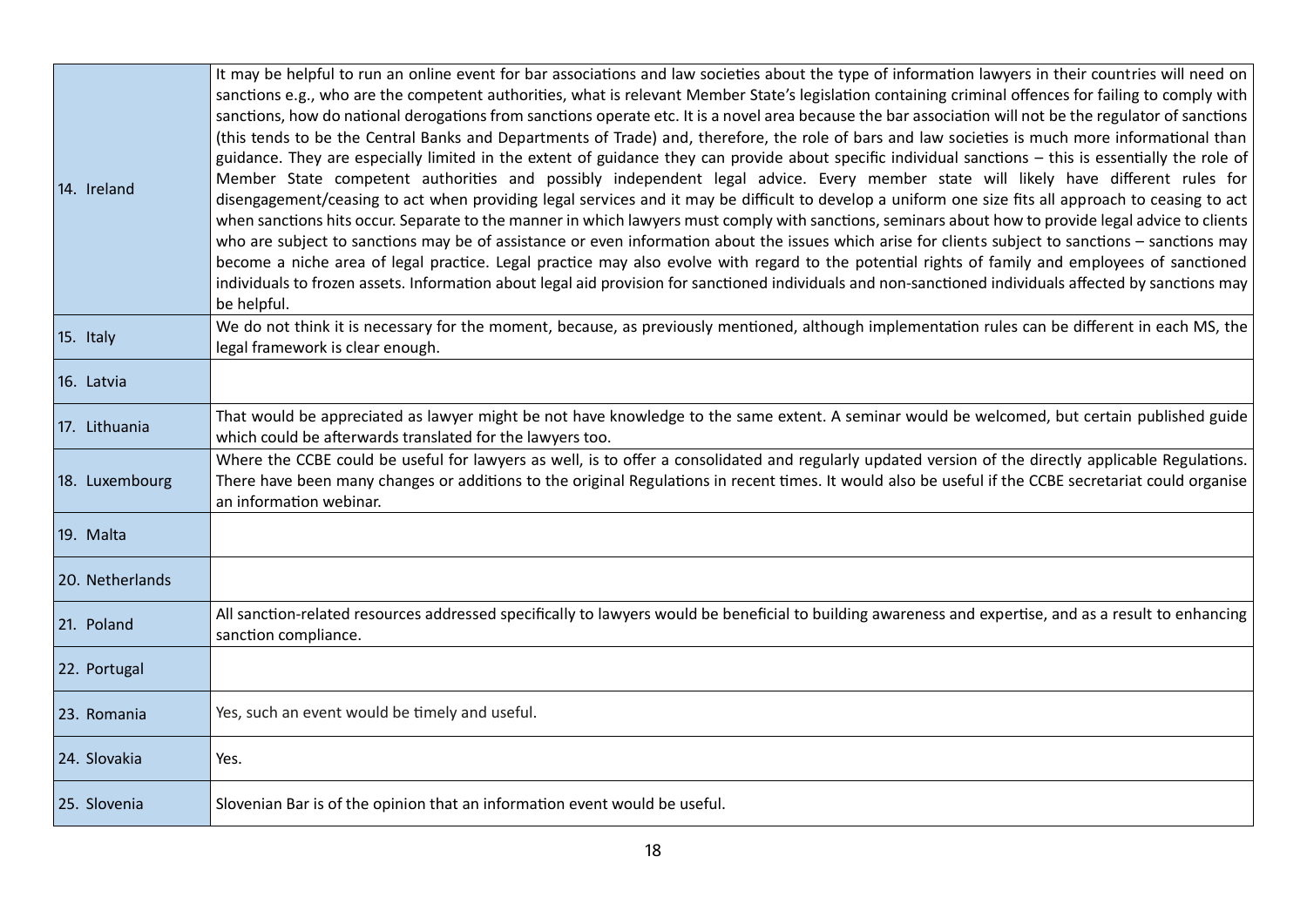|    | 26. Spain                                                                                                                                                                  |                                                                                                                                                                                                                                                                                                                                                                                                                                                                                                                                                                                                                                                                                                                                                                                                                                                                                                                                                                                                                                                                                                                                                                                                       |  |
|----|----------------------------------------------------------------------------------------------------------------------------------------------------------------------------|-------------------------------------------------------------------------------------------------------------------------------------------------------------------------------------------------------------------------------------------------------------------------------------------------------------------------------------------------------------------------------------------------------------------------------------------------------------------------------------------------------------------------------------------------------------------------------------------------------------------------------------------------------------------------------------------------------------------------------------------------------------------------------------------------------------------------------------------------------------------------------------------------------------------------------------------------------------------------------------------------------------------------------------------------------------------------------------------------------------------------------------------------------------------------------------------------------|--|
|    | 27. Sweden                                                                                                                                                                 | Yes.                                                                                                                                                                                                                                                                                                                                                                                                                                                                                                                                                                                                                                                                                                                                                                                                                                                                                                                                                                                                                                                                                                                                                                                                  |  |
|    | G) What do CCBE members/lawyers see as key methods of sanctions evasion by targeted persons, and if CCBE members/lawyers are concerned about any<br>legislative loopholes? |                                                                                                                                                                                                                                                                                                                                                                                                                                                                                                                                                                                                                                                                                                                                                                                                                                                                                                                                                                                                                                                                                                                                                                                                       |  |
| 1. | Austria                                                                                                                                                                    | The Austrian Bar cannot speak to whether a method is a "key method". It seems logical, however, that mostly situations where the real beneficial owner is<br>unclear/concealed, are challenging for the application and enforcement of sanctions. In Austria, a register of beneficial ownership exists (WiReG)                                                                                                                                                                                                                                                                                                                                                                                                                                                                                                                                                                                                                                                                                                                                                                                                                                                                                       |  |
|    | 2. Belgium                                                                                                                                                                 |                                                                                                                                                                                                                                                                                                                                                                                                                                                                                                                                                                                                                                                                                                                                                                                                                                                                                                                                                                                                                                                                                                                                                                                                       |  |
| 3. | <b>Bulgaria</b>                                                                                                                                                            |                                                                                                                                                                                                                                                                                                                                                                                                                                                                                                                                                                                                                                                                                                                                                                                                                                                                                                                                                                                                                                                                                                                                                                                                       |  |
|    | 4. Croatia                                                                                                                                                                 |                                                                                                                                                                                                                                                                                                                                                                                                                                                                                                                                                                                                                                                                                                                                                                                                                                                                                                                                                                                                                                                                                                                                                                                                       |  |
| 5. | Cyprus                                                                                                                                                                     | CBA did not witness any sanctions' evasion so far.                                                                                                                                                                                                                                                                                                                                                                                                                                                                                                                                                                                                                                                                                                                                                                                                                                                                                                                                                                                                                                                                                                                                                    |  |
| 6. | Czech<br>Republic                                                                                                                                                          | Czech lawyers are very cautious in this area. So far, we have not come across any major efforts in this direction. However, two possible scenarios<br>might be considered:<br>Establishment of shelf companies, even more complex structures, even more sophisticated concealment of the true origin of funds.<br>A possible loophole can be considered the possibility of concluding a contract between a Czech company and another party that is on the EU sanctions list,<br>but this person is "only" prohibited from entering the EU and it is not stated what impact the conclusion of a contract may have if a person is placed on the<br>EU sanctions list not only for entry into the EU.<br>Another possible gap can be seen in the absence of a subsequent solution in the event that a contractual relationship is concluded between a Czech<br>company and a person who has frozen property in the EU. No settlement of the contract for the future is outlined in case the sanctions are lifted.<br>We also see problems in different approach to registration in the registers of beneficial owners across the EU Member States - some registers are not<br>accessible to public, etc. |  |
| 7. | Denmark                                                                                                                                                                    |                                                                                                                                                                                                                                                                                                                                                                                                                                                                                                                                                                                                                                                                                                                                                                                                                                                                                                                                                                                                                                                                                                                                                                                                       |  |
| 8. | Estonia                                                                                                                                                                    |                                                                                                                                                                                                                                                                                                                                                                                                                                                                                                                                                                                                                                                                                                                                                                                                                                                                                                                                                                                                                                                                                                                                                                                                       |  |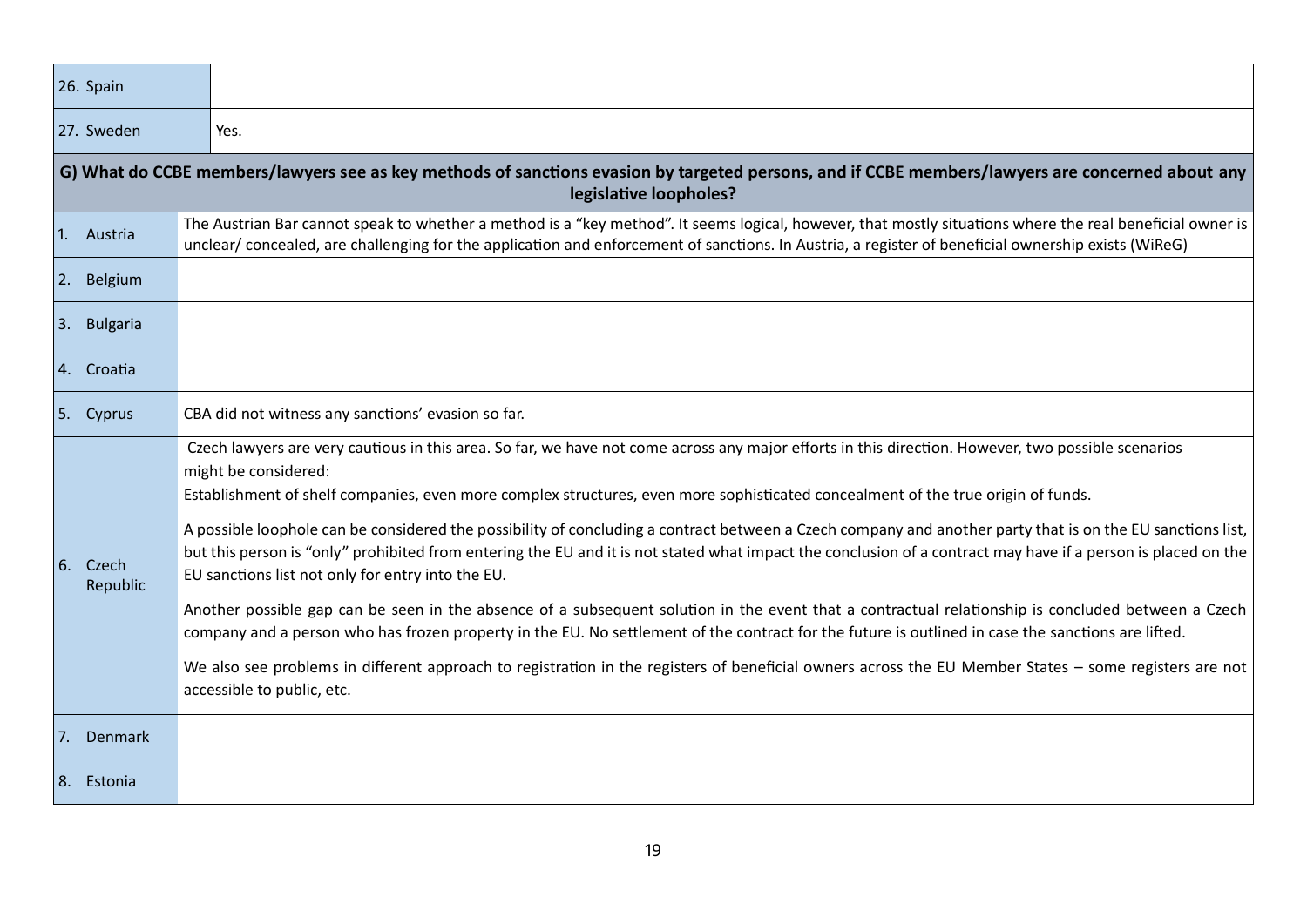| 9. Finland      | Transfer of rights to local members practically controlled by persons listed<br>Written risk assessment is the main tool to determine and guide work related to sanctions. We are not concerned about loopholes.<br>Key evasions – creating complex corporate structures to hide e.g. sanctioned owners Legislative loopholes – Not all country sanctions are applicable<br>to all and thus, e.g. if sanctioned in the US and not in the EU, legally those US sanctions would not be applicable.                                                                                                                                                                                                                                                                                                                                                                                                                                                                                                                                                                                                                                                                                                                                                                                                   |
|-----------------|----------------------------------------------------------------------------------------------------------------------------------------------------------------------------------------------------------------------------------------------------------------------------------------------------------------------------------------------------------------------------------------------------------------------------------------------------------------------------------------------------------------------------------------------------------------------------------------------------------------------------------------------------------------------------------------------------------------------------------------------------------------------------------------------------------------------------------------------------------------------------------------------------------------------------------------------------------------------------------------------------------------------------------------------------------------------------------------------------------------------------------------------------------------------------------------------------------------------------------------------------------------------------------------------------|
| 10. France      | Un problème particulier peut se poser avec les fiducies/trust/Anstalt et autres instruments équivalents.                                                                                                                                                                                                                                                                                                                                                                                                                                                                                                                                                                                                                                                                                                                                                                                                                                                                                                                                                                                                                                                                                                                                                                                           |
| 11. Germany     |                                                                                                                                                                                                                                                                                                                                                                                                                                                                                                                                                                                                                                                                                                                                                                                                                                                                                                                                                                                                                                                                                                                                                                                                                                                                                                    |
| 12. Greece      |                                                                                                                                                                                                                                                                                                                                                                                                                                                                                                                                                                                                                                                                                                                                                                                                                                                                                                                                                                                                                                                                                                                                                                                                                                                                                                    |
| 13. Hungary     |                                                                                                                                                                                                                                                                                                                                                                                                                                                                                                                                                                                                                                                                                                                                                                                                                                                                                                                                                                                                                                                                                                                                                                                                                                                                                                    |
| 14. Ireland     | There may be a risk that people who are not sanctioned will fraudulently hold assets for sanctions individuals and then seek to use lawyers to move these<br>assets however this risk may be well mitigated by the usual AML source of funds/assets checks. Dealers in high value goods and virtual currency service<br>providers may be more vulnerable to sanctions evasion than the legal sector.                                                                                                                                                                                                                                                                                                                                                                                                                                                                                                                                                                                                                                                                                                                                                                                                                                                                                               |
| 15. Italy       | As mentioned, clear information and a procedure to confirm the correctness of a legal advice, including a dialogue with EU and National Institutions, can<br>prevent from possible evasion or circumvention's activities.                                                                                                                                                                                                                                                                                                                                                                                                                                                                                                                                                                                                                                                                                                                                                                                                                                                                                                                                                                                                                                                                          |
| 16. Latvia      |                                                                                                                                                                                                                                                                                                                                                                                                                                                                                                                                                                                                                                                                                                                                                                                                                                                                                                                                                                                                                                                                                                                                                                                                                                                                                                    |
| 17. Lithuania   |                                                                                                                                                                                                                                                                                                                                                                                                                                                                                                                                                                                                                                                                                                                                                                                                                                                                                                                                                                                                                                                                                                                                                                                                                                                                                                    |
| 18. Luxembourg  |                                                                                                                                                                                                                                                                                                                                                                                                                                                                                                                                                                                                                                                                                                                                                                                                                                                                                                                                                                                                                                                                                                                                                                                                                                                                                                    |
| 19. Malta       |                                                                                                                                                                                                                                                                                                                                                                                                                                                                                                                                                                                                                                                                                                                                                                                                                                                                                                                                                                                                                                                                                                                                                                                                                                                                                                    |
| 20. Netherlands |                                                                                                                                                                                                                                                                                                                                                                                                                                                                                                                                                                                                                                                                                                                                                                                                                                                                                                                                                                                                                                                                                                                                                                                                                                                                                                    |
| 21. Poland      | We are concerned that sanctions are being evaded in one or more of the following ways: use of corporate vehicles (i.e. legal entities, such as shelf<br>companies, and legal arrangements) to obscure ownership or financing source; use of third parties to shield the identity of sanctioned persons and/or PEPs<br>seeking to hide the origin or ownership of funds, for example, to hide the purchase or sale of real estate; conducting business in high-risk countries; use of<br>crypto currency. In Poland, the enforcement of sanctions is not effective because of legislative loopholes (generally no penalties for sanction non-<br>compliance with the exception of financial institutions and specific sanction programs) and limited resources (no specialized bodies or task forces; we are<br>not aware of any sanction-specific training of the law enforcement authorities, etc.). Only recently did the Polish government announce the commencement<br>of work on a new legislative instrument which aims at strengthening sanction enforcement. However, this bill has not yet been enacted and also it is limited<br>to sanctions against the Russian Federation and Belarus (Bill on Specific Solutions to Countering Support for Aggression against Ukraine and Protecting |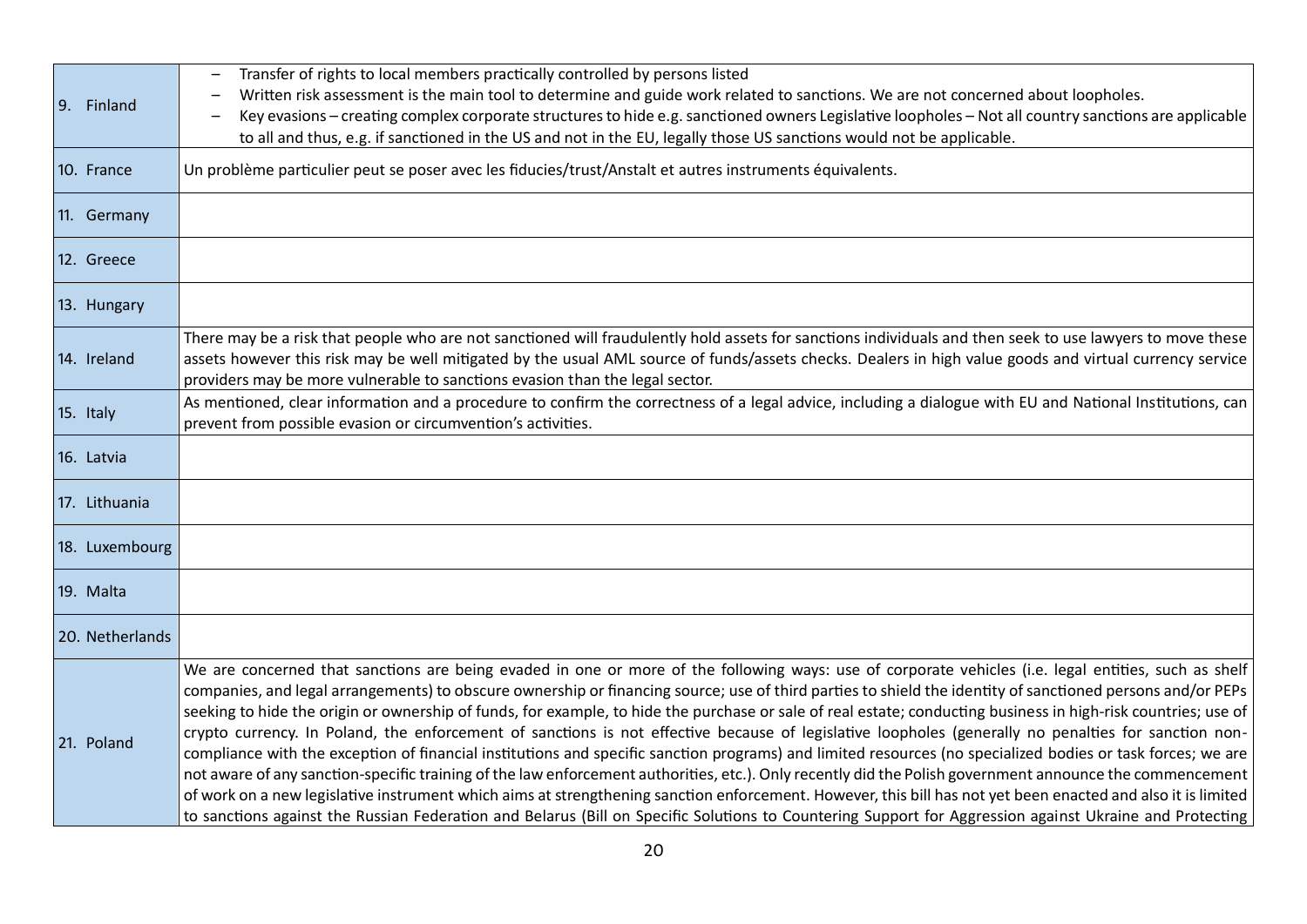|                                                                                                                                                                                        | National Security). Penalties for non-compliance are to entail administrative fines of up to EUR 4.3m and criminal liability. It is yet to be seen whether this<br>bill will enter into force. It is also to be seen whether the government would put the necessary resources to enforce sanctions, in particular whether its<br>personnel would get sufficient training.                                                                                                                                               |  |
|----------------------------------------------------------------------------------------------------------------------------------------------------------------------------------------|-------------------------------------------------------------------------------------------------------------------------------------------------------------------------------------------------------------------------------------------------------------------------------------------------------------------------------------------------------------------------------------------------------------------------------------------------------------------------------------------------------------------------|--|
| 22. Portugal                                                                                                                                                                           |                                                                                                                                                                                                                                                                                                                                                                                                                                                                                                                         |  |
| 23. Romania                                                                                                                                                                            |                                                                                                                                                                                                                                                                                                                                                                                                                                                                                                                         |  |
| 24. Slovakia                                                                                                                                                                           |                                                                                                                                                                                                                                                                                                                                                                                                                                                                                                                         |  |
| 25. Slovenia                                                                                                                                                                           | Members of the Slovenian Bar have not raised any concerns about possible legislative loopholes to this point.                                                                                                                                                                                                                                                                                                                                                                                                           |  |
| 26. Spain                                                                                                                                                                              |                                                                                                                                                                                                                                                                                                                                                                                                                                                                                                                         |  |
| 27. Sweden                                                                                                                                                                             | The EU-sanctions are not applicable in Russia, why loopholes may occur with subsidiary companies situated in Russia. Arbitration cases involving Russian<br>clients/companies may perhaps be used as loophole.                                                                                                                                                                                                                                                                                                          |  |
| H) What are the views of CCBE members/lawyers on the risks (and most common scenarios) for EU clients to unwittingly get involved in evasion schemes,<br>despite acting in good faith? |                                                                                                                                                                                                                                                                                                                                                                                                                                                                                                                         |  |
|                                                                                                                                                                                        |                                                                                                                                                                                                                                                                                                                                                                                                                                                                                                                         |  |
| 1. Austria                                                                                                                                                                             | See answer under (g).                                                                                                                                                                                                                                                                                                                                                                                                                                                                                                   |  |
| 2. Belgium                                                                                                                                                                             |                                                                                                                                                                                                                                                                                                                                                                                                                                                                                                                         |  |
| 3. Bulgaria                                                                                                                                                                            |                                                                                                                                                                                                                                                                                                                                                                                                                                                                                                                         |  |
| 4. Croatia                                                                                                                                                                             |                                                                                                                                                                                                                                                                                                                                                                                                                                                                                                                         |  |
| 5. Cyprus                                                                                                                                                                              | Non-professionals and enterprises outside the financial sector are not well aware or acquainted with the sanctions and would probably not question or<br>investigate whether a counterparty is sanctioned, or a transaction is prohibited. The risk of violation is, however, considered low since in significant<br>transactions lawyers and other professional advisors are involved. The risk is significant in relation to very small transactions - leasing of a house, provision<br>of housekeeping services etc. |  |
| 6. Czech<br>Republic                                                                                                                                                                   | Tax avoidance is not part of the issue of tax penalties and financial services are not part of the legal practice.<br>In view of the fact that for any violation (intent / negligence / gross negligence) can be imposed a fine or penalty, it can be assumed that criminal<br>prosecution against these persons can be initiated. Proving good faith in the current situation will be very difficult.                                                                                                                  |  |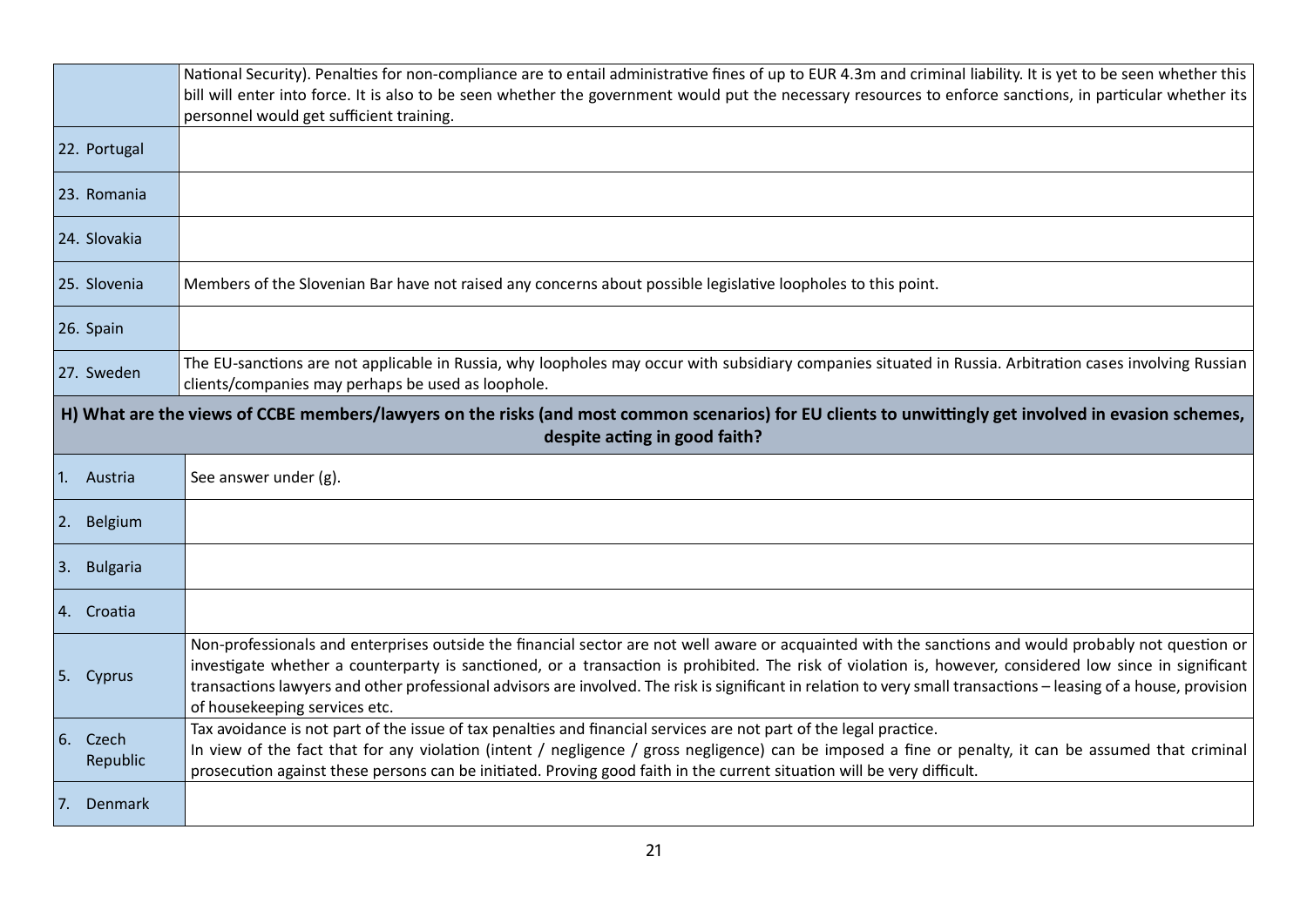| 8. Estonia      |                                                                                                                                                                                                                                                                                                                                                                                                                                                                                                                                                                                                                                                                                                      |
|-----------------|------------------------------------------------------------------------------------------------------------------------------------------------------------------------------------------------------------------------------------------------------------------------------------------------------------------------------------------------------------------------------------------------------------------------------------------------------------------------------------------------------------------------------------------------------------------------------------------------------------------------------------------------------------------------------------------------------|
| 9.<br>Finland   | We have identified the following characteristics, which may implicate client's intention to dodge sanc-tions by blurring the circumstances:<br>• Circumstances change after the initial client intake process. • Client is not describing the "big picture" and the background of the matter, client<br>is just asking a restricted answer to a legal problem. • New requests arise on a hurried schedule without a clear reason. • Complex organization<br>obscures who is the beneficiary of the transaction.<br>For example taking on a client which has hidden its true ownership behind complex corporate structures and not realising that one is in fact dealing<br>with a sanctioned entity. |
| 10. France      | Pas de réflexion de la délégation française en l'état sur ce point.                                                                                                                                                                                                                                                                                                                                                                                                                                                                                                                                                                                                                                  |
| 11. Germany     |                                                                                                                                                                                                                                                                                                                                                                                                                                                                                                                                                                                                                                                                                                      |
| 12. Greece      |                                                                                                                                                                                                                                                                                                                                                                                                                                                                                                                                                                                                                                                                                                      |
| 13. Hungary     |                                                                                                                                                                                                                                                                                                                                                                                                                                                                                                                                                                                                                                                                                                      |
| 14. Ireland     | This is difficult to predict, and we haven't become aware of evasion schemes affecting the legal sector to date - dealers in high value goods and virtual<br>currencies may be at particular risk more so than the legal sector.                                                                                                                                                                                                                                                                                                                                                                                                                                                                     |
| 15. Italy       | As lawyers, it is within our duties to always act in good faith. However, existing Guidelines and common interpretation on rules and on deontology can be<br>useful to generate more awareness on the subject.                                                                                                                                                                                                                                                                                                                                                                                                                                                                                       |
| 16. Latvia      |                                                                                                                                                                                                                                                                                                                                                                                                                                                                                                                                                                                                                                                                                                      |
| 17. Lithuania   |                                                                                                                                                                                                                                                                                                                                                                                                                                                                                                                                                                                                                                                                                                      |
| 18. Luxembourg  |                                                                                                                                                                                                                                                                                                                                                                                                                                                                                                                                                                                                                                                                                                      |
| 19. Malta       |                                                                                                                                                                                                                                                                                                                                                                                                                                                                                                                                                                                                                                                                                                      |
| 20. Netherlands |                                                                                                                                                                                                                                                                                                                                                                                                                                                                                                                                                                                                                                                                                                      |
| 21. Poland      | EU clients may be "used" as intermediaries in orchestrated complex transactions aimed at evading sanctions.                                                                                                                                                                                                                                                                                                                                                                                                                                                                                                                                                                                          |
| 22. Portugal    |                                                                                                                                                                                                                                                                                                                                                                                                                                                                                                                                                                                                                                                                                                      |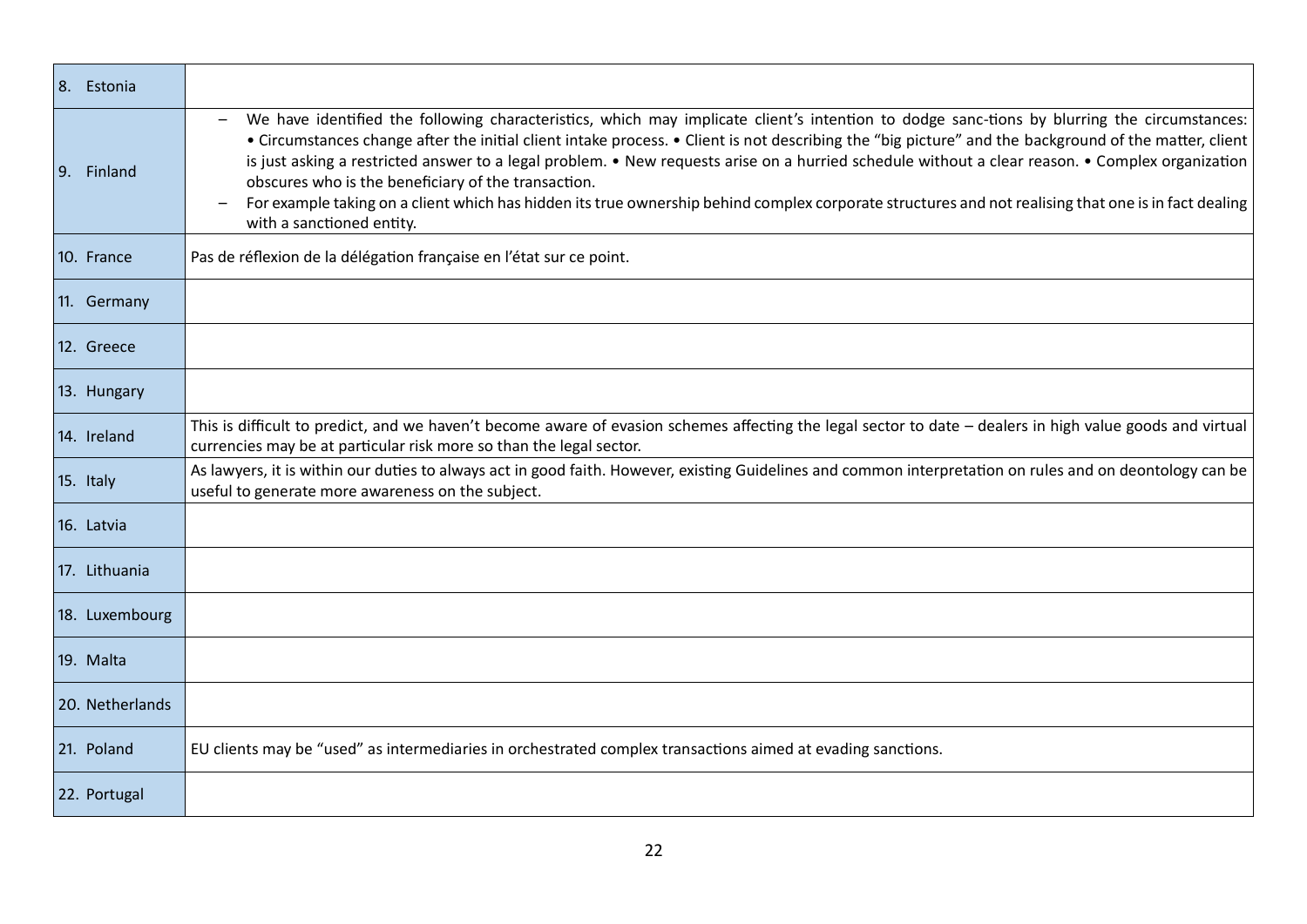| 23. Romania             |                                                                                                                                                                                                                                                                                                                                                                                                                                                                        |  |  |
|-------------------------|------------------------------------------------------------------------------------------------------------------------------------------------------------------------------------------------------------------------------------------------------------------------------------------------------------------------------------------------------------------------------------------------------------------------------------------------------------------------|--|--|
| 24. Slovakia            |                                                                                                                                                                                                                                                                                                                                                                                                                                                                        |  |  |
| 25. Slovenia            |                                                                                                                                                                                                                                                                                                                                                                                                                                                                        |  |  |
| 26. Spain               |                                                                                                                                                                                                                                                                                                                                                                                                                                                                        |  |  |
| 27. Sweden              | See d).                                                                                                                                                                                                                                                                                                                                                                                                                                                                |  |  |
|                         | I) Whether CCBE members/lawyers have ideas on how to cope with sanctions evasion?                                                                                                                                                                                                                                                                                                                                                                                      |  |  |
| 1. Austria              | It seems to be of utmost importance to gather information on sanctioned persons and entities and update the relevant lists regularly.                                                                                                                                                                                                                                                                                                                                  |  |  |
| 2. Belgium              |                                                                                                                                                                                                                                                                                                                                                                                                                                                                        |  |  |
| 3. Bulgaria             |                                                                                                                                                                                                                                                                                                                                                                                                                                                                        |  |  |
| 4. Croatia              |                                                                                                                                                                                                                                                                                                                                                                                                                                                                        |  |  |
| 5. Cyprus               | CBA, though its announcements and circular, asked all its obliged entities to provide all the relevant information about their clients that fall under the<br>sanction regime. Also, close cooperation with the other regulatory bodies is of crucial importance, mainly for the exchange of sensitive information in<br>order to prevent any potential sanctions' evasion.                                                                                            |  |  |
|                         | We are not able to comment on this at the moment, because sanctions can be currently circumvented by simply stating that persons didn't know about<br>them at all. For lawyers, in order to fulfil their AML duties, it is essential to know which natural persons and entities come under the sanctions. List of<br>sanctioned people (entities) must be easily accessible and clear to understand.                                                                   |  |  |
| 6.<br>Czech<br>Republic | <b>Additional remarks:</b>                                                                                                                                                                                                                                                                                                                                                                                                                                             |  |  |
|                         | We have learnt, that among other things, a general ban on the participation of Russian companies in public procurement in all Member States of the<br>European Union would be applied. In this respect, the Czech government is going to prepare a clear methodology in this area. This was announced by the<br>Ministry of Regional Development which also added that the methodology will be elaborated jointly with the representatives of the Ministry of Finance, |  |  |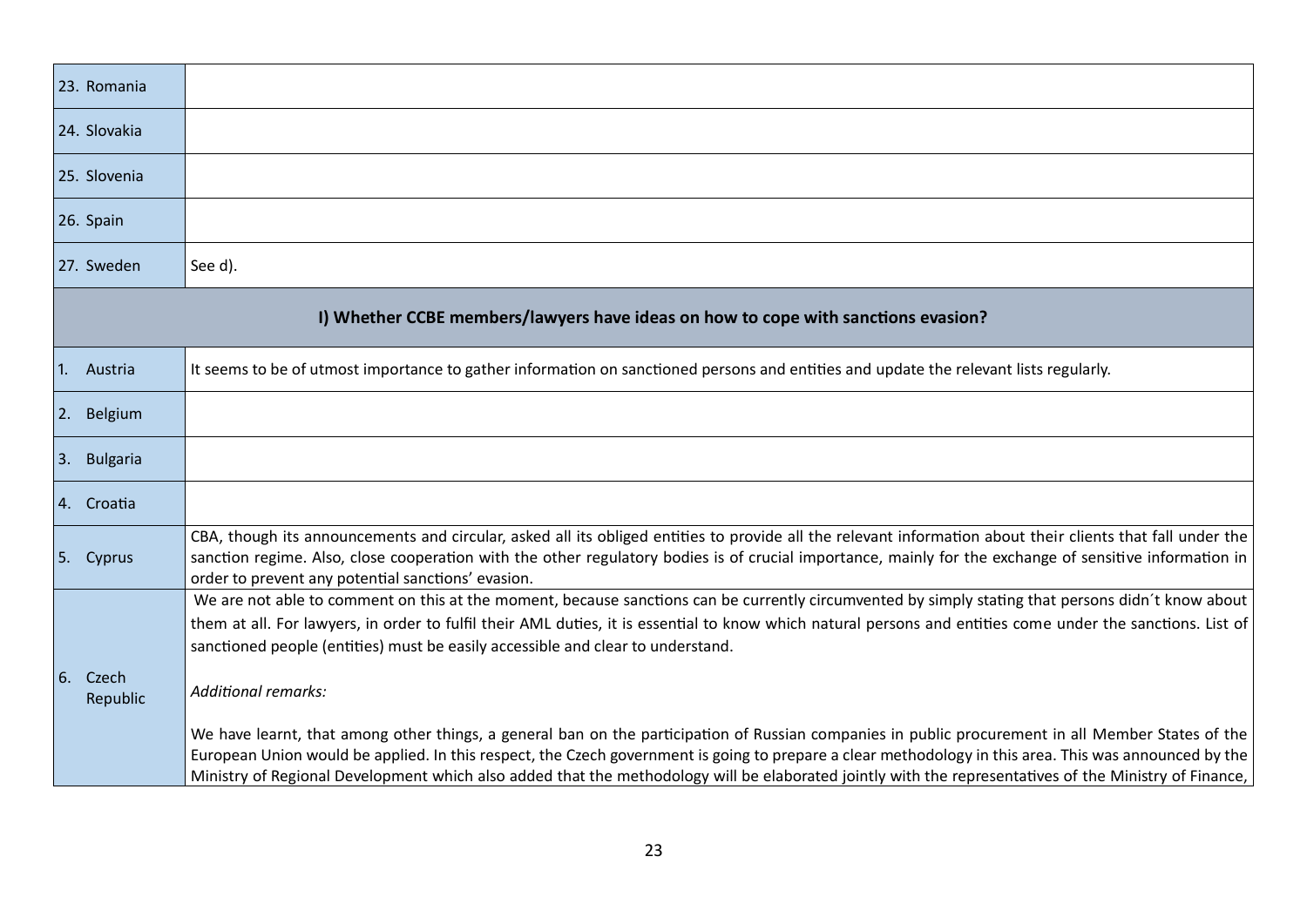|             | including the Financial Analytical Office, as well as representatives of the Ministry of Foreign Affairs. Minister for Regional Development is responsible for<br>public procurement regulations.                                                                                                                                                                                                                                                                                                                                                                                                                              |
|-------------|--------------------------------------------------------------------------------------------------------------------------------------------------------------------------------------------------------------------------------------------------------------------------------------------------------------------------------------------------------------------------------------------------------------------------------------------------------------------------------------------------------------------------------------------------------------------------------------------------------------------------------|
|             | As for Russian entities and their participation in contracts, according to the Minister, a distinction should always be made between a company owned by<br>a person on the European sanctions list (where there are now about a thousand names) or a "regular" company owned by other Russian citizens.                                                                                                                                                                                                                                                                                                                        |
|             | In the first case, the regime should be tougher, and, in principle, it will mean a complete ban.                                                                                                                                                                                                                                                                                                                                                                                                                                                                                                                               |
|             | "If the company is controlled by more than 50 per cent by Russian citizens, it cannot win over-the-counter contracts, and from a certain date, this also<br>applies to currently running contracts. For companies controlled by more than 50 per cent by persons on the EU sanctions list, this restriction probably<br>applies to all types of contracts" said the Minister of the Regional Development.                                                                                                                                                                                                                      |
|             | At the same time, according to the Government, it is necessary to assess the real influence of Russian oligarchs in companies, while he expects that some<br>will try to circumvent the sanction rules with the help of "white horses". The Government also anticipates that the Financial Analytical Office (national FIU)<br>and also the Ministry for Regional Development should assist the contracting authorities in complicated cases, as the current contracting authority often<br>does not have the tools to objectively evaluate the links with the Russian and Belarusian oligarchs.                               |
|             | Minister's department also wants to cooperate with the Ministry of Justice in this matter, so that the contracting authorities are always helpful to the<br>register of beneficial owners (ESM), which lists the final owners of companies.                                                                                                                                                                                                                                                                                                                                                                                    |
|             | In several recent cases, however, the ESM has proved to have loopholes. Sometimes it contains outdated data, or the final owners are not listed at all.                                                                                                                                                                                                                                                                                                                                                                                                                                                                        |
| Denmark     |                                                                                                                                                                                                                                                                                                                                                                                                                                                                                                                                                                                                                                |
| 8. Estonia  |                                                                                                                                                                                                                                                                                                                                                                                                                                                                                                                                                                                                                                |
| 9. Finland  | The key points for coping with sanctions evasion are the following: • Training for lawyers to understand what the key elements are to consider.<br>• In big law firms, it would be most efficient to set up a centralized function to screen and ana-lyse the data related to sanctions. • Documenting<br>the outcome and considerations carefully. • Updating risk assessment regularly and creating clear internal policies on how to operate if there are<br>or might be sanctions is question.<br>For example adding sanctions screening as part of the KYC process to ensure that all clients are screened for sanctions. |
| 10. France  | Pas de réflexion de la délégation française en l'état sur ce point.                                                                                                                                                                                                                                                                                                                                                                                                                                                                                                                                                            |
| 11. Germany |                                                                                                                                                                                                                                                                                                                                                                                                                                                                                                                                                                                                                                |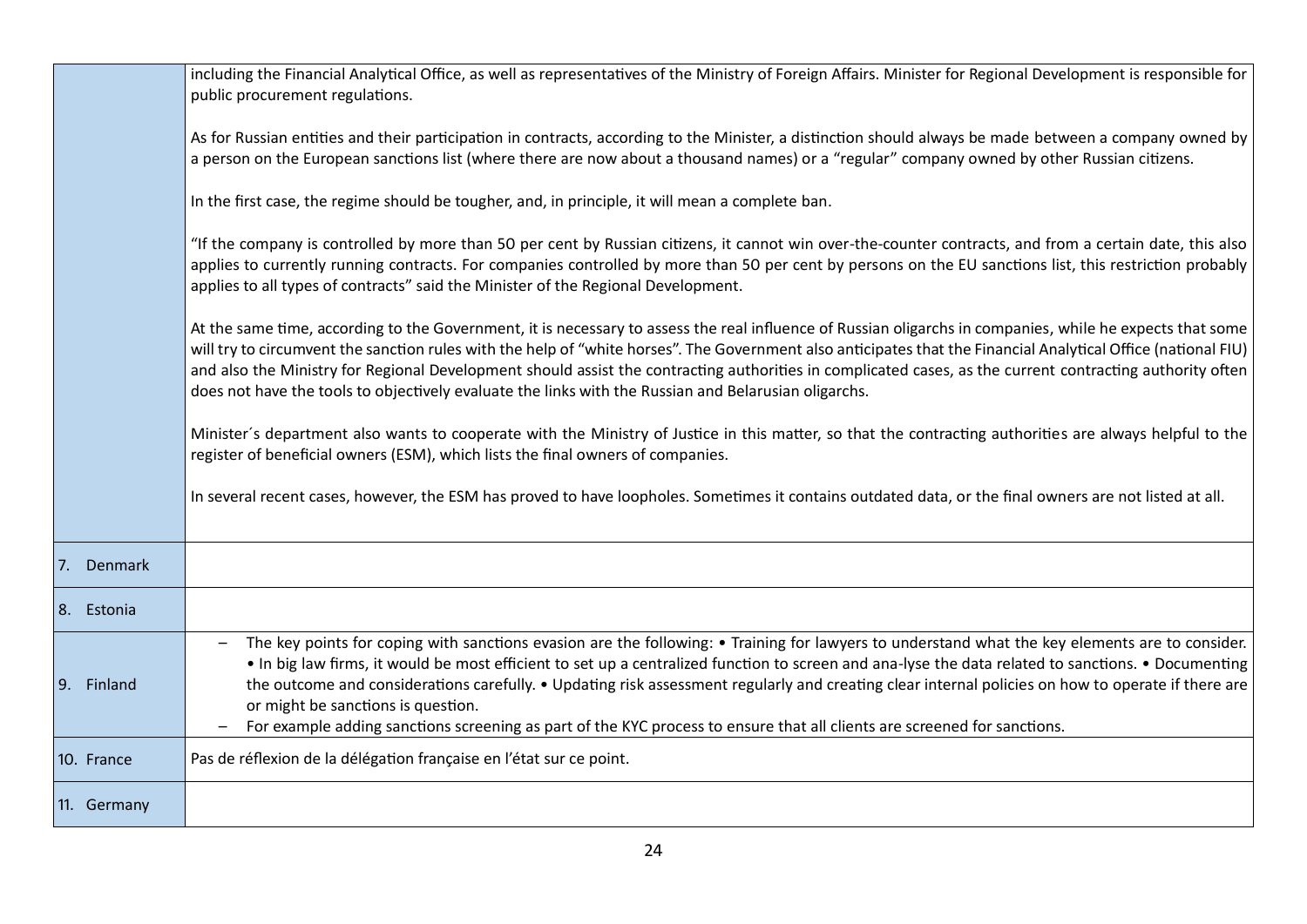| 12. Greece      |                                                                                                                                                                                                                                                                                                                                                                                                                                                                                                                                                                                                                                                                                                                                                                                                                                                                                                                                                                                                                                                                                                                                                                                                                                                                                                                                                                                                                                                                                                                                                                                                                                                                                                                                                                                                                                                                                                                   |
|-----------------|-------------------------------------------------------------------------------------------------------------------------------------------------------------------------------------------------------------------------------------------------------------------------------------------------------------------------------------------------------------------------------------------------------------------------------------------------------------------------------------------------------------------------------------------------------------------------------------------------------------------------------------------------------------------------------------------------------------------------------------------------------------------------------------------------------------------------------------------------------------------------------------------------------------------------------------------------------------------------------------------------------------------------------------------------------------------------------------------------------------------------------------------------------------------------------------------------------------------------------------------------------------------------------------------------------------------------------------------------------------------------------------------------------------------------------------------------------------------------------------------------------------------------------------------------------------------------------------------------------------------------------------------------------------------------------------------------------------------------------------------------------------------------------------------------------------------------------------------------------------------------------------------------------------------|
| 13. Hungary     |                                                                                                                                                                                                                                                                                                                                                                                                                                                                                                                                                                                                                                                                                                                                                                                                                                                                                                                                                                                                                                                                                                                                                                                                                                                                                                                                                                                                                                                                                                                                                                                                                                                                                                                                                                                                                                                                                                                   |
| 14. Ireland     | The provision of information to the legal profession about how to check sanctions lists without the need to sign up to commercial screening providers<br>especially given the EU's free consolidated list. It is important for small/medium enterprise in all sectors, not just the legal profession, to not become a<br>target for the financial benefit of commercial screening providers when free resources such as the EU's excellent free consolidated list are available. It may<br>become important to place an emphasis on the need for access to justice and legal representation for Russian people living in the EU, especially for legal<br>services not subject to AML-regulation, while at the same time ensuring robust AML compliance systems are in place with regard to funds where the<br>source is/was Russia.                                                                                                                                                                                                                                                                                                                                                                                                                                                                                                                                                                                                                                                                                                                                                                                                                                                                                                                                                                                                                                                                               |
| 15. Italy       | Beside with already said above, for the moment we do not have further proposals on how to cope with sanctions' evasion. However, as the current<br>situation is still to be assessed, the evolution of legal framework is to be monitored.                                                                                                                                                                                                                                                                                                                                                                                                                                                                                                                                                                                                                                                                                                                                                                                                                                                                                                                                                                                                                                                                                                                                                                                                                                                                                                                                                                                                                                                                                                                                                                                                                                                                        |
| 16. Latvia      |                                                                                                                                                                                                                                                                                                                                                                                                                                                                                                                                                                                                                                                                                                                                                                                                                                                                                                                                                                                                                                                                                                                                                                                                                                                                                                                                                                                                                                                                                                                                                                                                                                                                                                                                                                                                                                                                                                                   |
| 17. Lithuania   |                                                                                                                                                                                                                                                                                                                                                                                                                                                                                                                                                                                                                                                                                                                                                                                                                                                                                                                                                                                                                                                                                                                                                                                                                                                                                                                                                                                                                                                                                                                                                                                                                                                                                                                                                                                                                                                                                                                   |
| 18. Luxembourg  |                                                                                                                                                                                                                                                                                                                                                                                                                                                                                                                                                                                                                                                                                                                                                                                                                                                                                                                                                                                                                                                                                                                                                                                                                                                                                                                                                                                                                                                                                                                                                                                                                                                                                                                                                                                                                                                                                                                   |
| 19. Malta       |                                                                                                                                                                                                                                                                                                                                                                                                                                                                                                                                                                                                                                                                                                                                                                                                                                                                                                                                                                                                                                                                                                                                                                                                                                                                                                                                                                                                                                                                                                                                                                                                                                                                                                                                                                                                                                                                                                                   |
| 20. Netherlands |                                                                                                                                                                                                                                                                                                                                                                                                                                                                                                                                                                                                                                                                                                                                                                                                                                                                                                                                                                                                                                                                                                                                                                                                                                                                                                                                                                                                                                                                                                                                                                                                                                                                                                                                                                                                                                                                                                                   |
| 21. Poland      | Sanctions evasion is usually achieved through creation of multi-level, complex corporate structures / contractual setups. In essence, the transaction or set<br>of transactions are meant to look on the surface to be in compliance with sanction legislation, whereas its intention and effect is to evade sanctions and<br>go ahead with the prohibited transaction. Methods to reduce the risk of sanctions evasion are as follows: 1/ Put in place an enforcement mechanism<br>(penalties for non-compliance) and task the enforcement to a specialized body (at least a special task force); 2/ Put in place leniency programs. Those<br>businesses which have not complied or learn that they may have not complied should be able to disclose it and benefit from the leniency program<br>(eliminated or reduced liability) in exchange for disclosing all relevant information, engaging in further cooperation and undertaking to strengthen<br>compliance and control in the future. 3/ Put in place a law making it mandatory at least for certain businesses to introduce sanction screening programs.<br>4/ Create and make available an online tool which would make it possible to check any name against a sanction list. The check should be made against<br>aggregated and updated list of all sanctioned entities. The tool should make it possible to record the result, for example to rely on it in coming forth with<br>due diligence defence. The tool should safeguard full privacy of the users and their search terms (no tracking) with the view to promote its use. To the<br>maximum extent possible, the tool should be also able to feed data from European corporate registers and suggest whether the examined entity might<br>be associated with a sanctioned entity. 5/ Create and make available guidelines and training programs on sanction screening, sanction screening |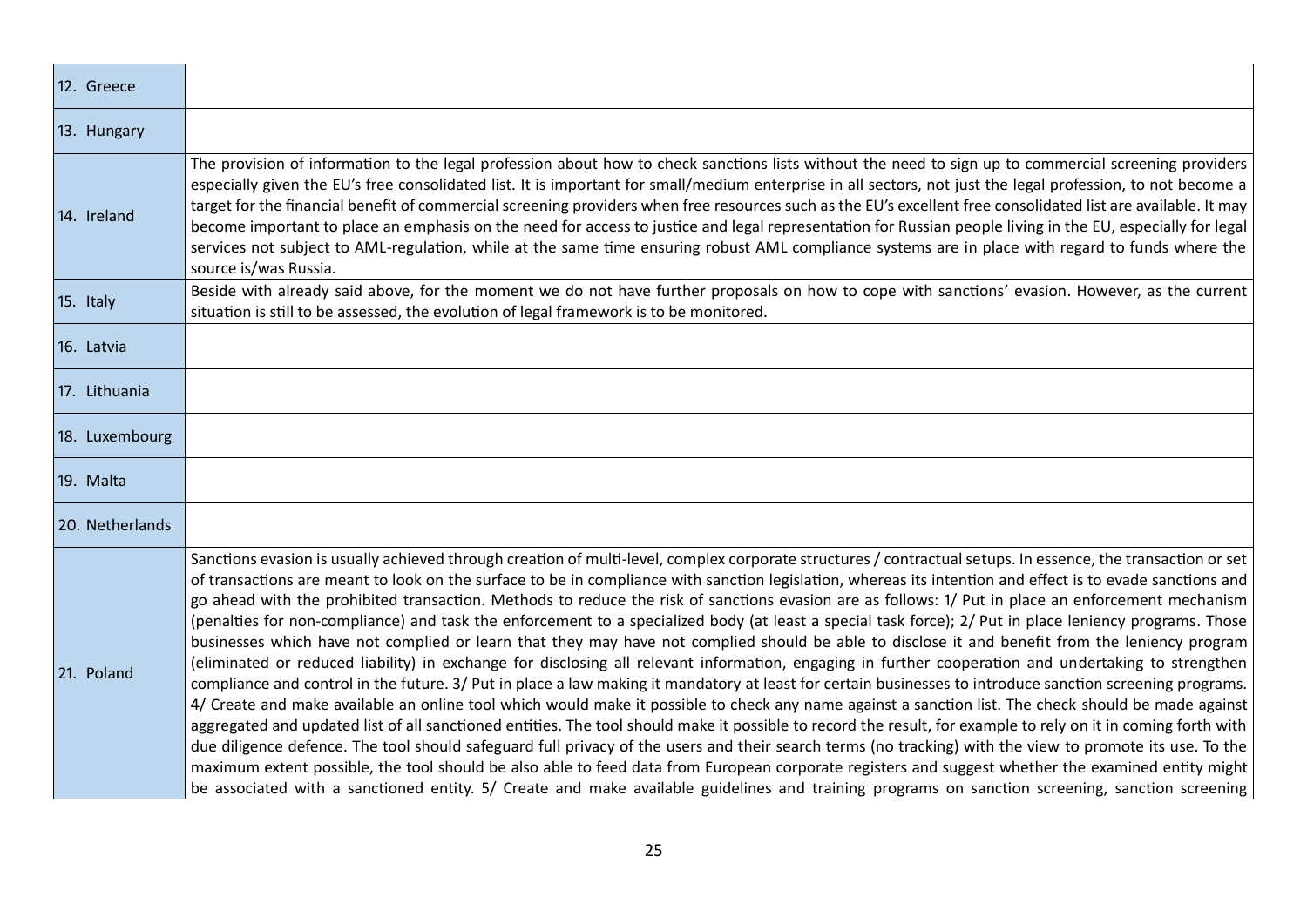|              | compliance programs, etc. 6/ Put in place a mechanism/platform to exchange information on sanction evasion between lawyers /<br>enforcement<br>professionals. That would strengthen their capabilities in recognizing schemes aimed at evasion and taking appropriate action. |
|--------------|-------------------------------------------------------------------------------------------------------------------------------------------------------------------------------------------------------------------------------------------------------------------------------|
| 22. Portugal |                                                                                                                                                                                                                                                                               |
| 23. Romania  |                                                                                                                                                                                                                                                                               |
| 24. Slovakia |                                                                                                                                                                                                                                                                               |
| 25. Slovenia | In the opinion of the Slovenian Bar a strong mechanism should be in place to oversee the respect of the sanctions.                                                                                                                                                            |
| 26. Spain    |                                                                                                                                                                                                                                                                               |
| 27. Sweden   | Avoid mandates for sanctioned clients or for clients likely to be sanctioned.                                                                                                                                                                                                 |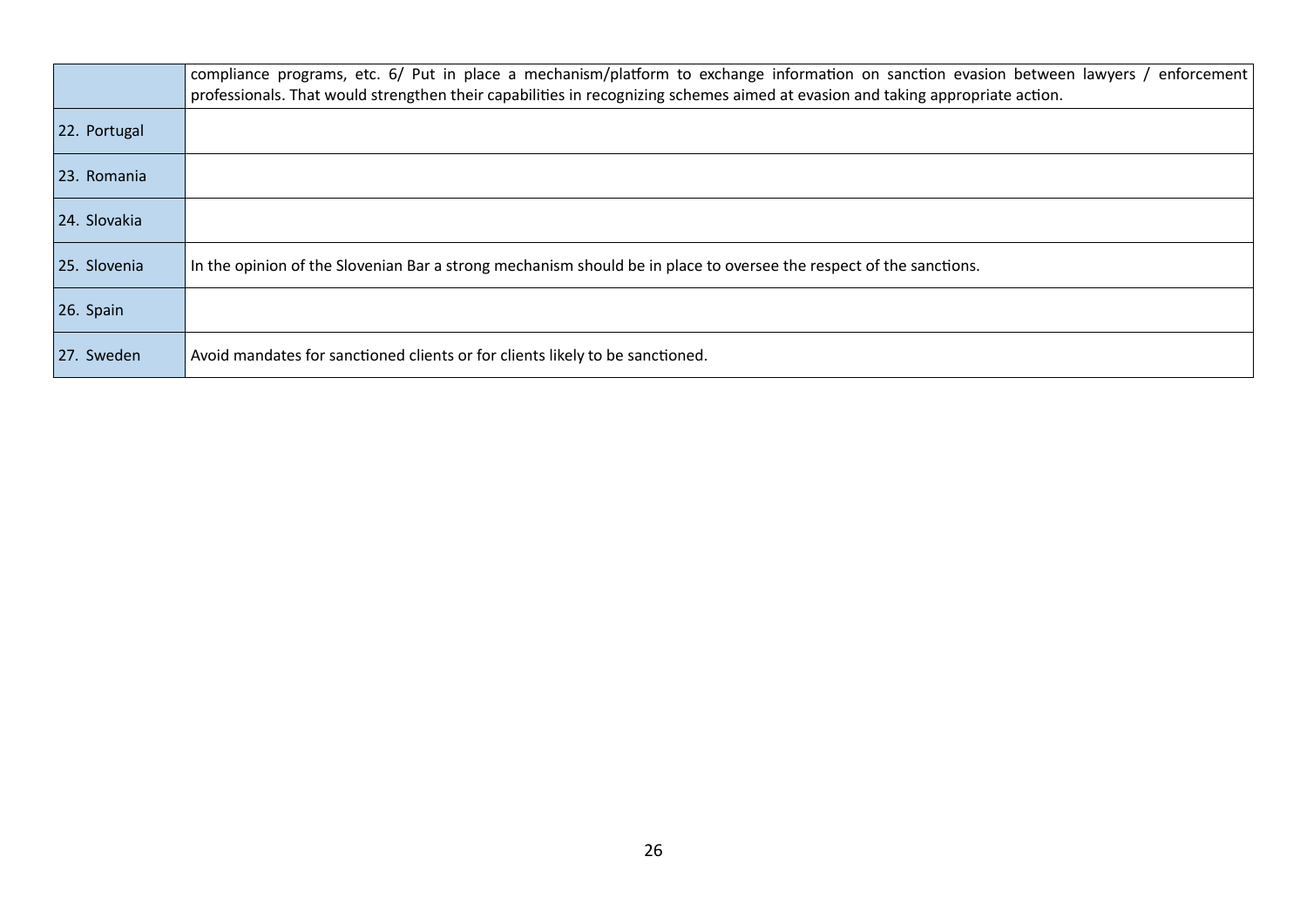**ANNEX 1**



Retrieved from: [https://www.europeansanctions.com/2022/04/bvi-court](https://www.europeansanctions.com/2022/04/bvi-court-rejects-application-for-firm-to-come-off-the-record-for-vtb-even-pariahs-have-rights/)[rejects-application-for-firm-to-come-off-the-record-for-vtb-even-pariahs](https://www.europeansanctions.com/2022/04/bvi-court-rejects-application-for-firm-to-come-off-the-record-for-vtb-even-pariahs-have-rights/)[have-rights/](https://www.europeansanctions.com/2022/04/bvi-court-rejects-application-for-firm-to-come-off-the-record-for-vtb-even-pariahs-have-rights/)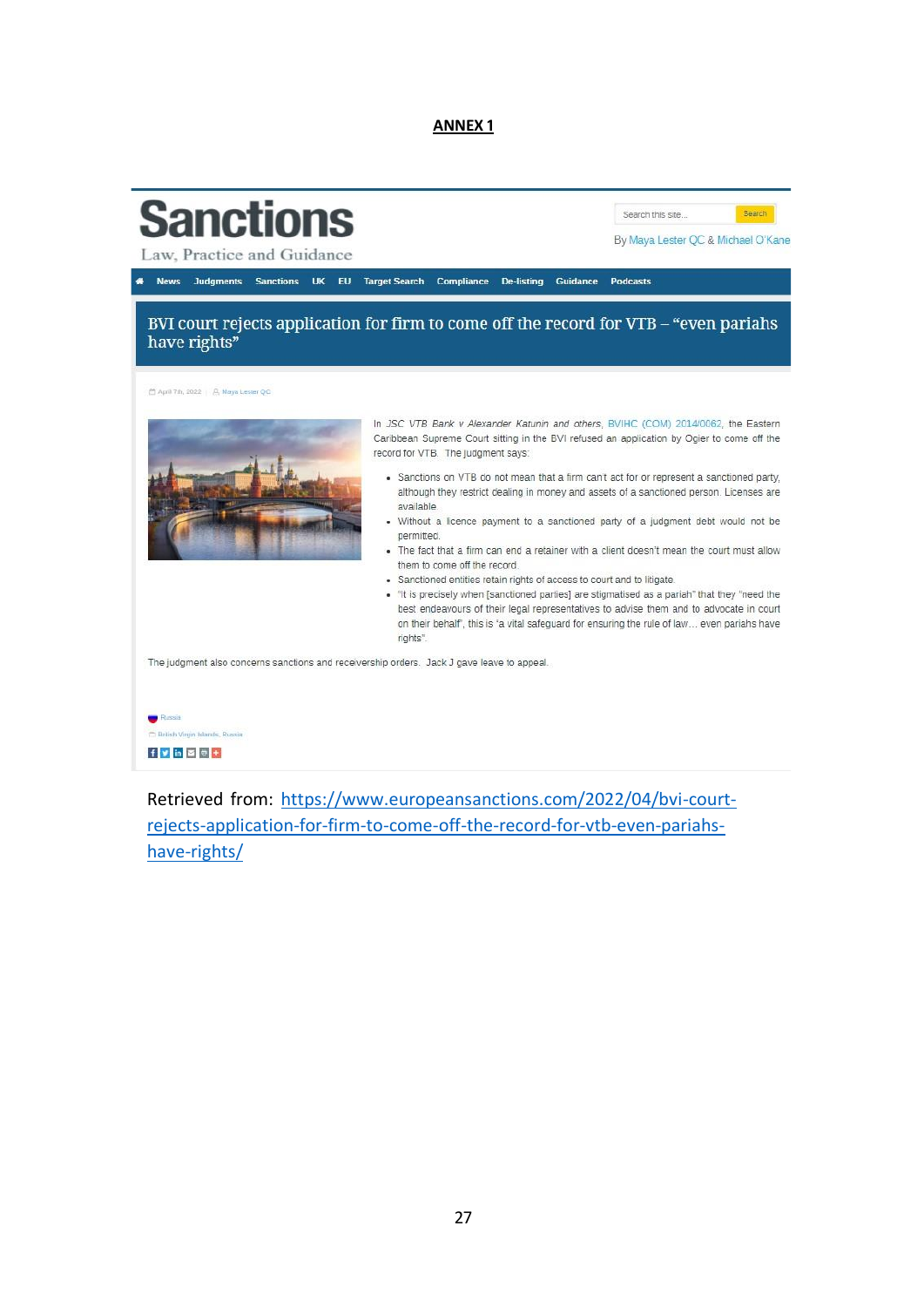## **ANNEX 2: SWEDISH BAR ASSOCIATION**

## **Lawyers' ability to provide legal services to a Russian client on a sanction list**

The possibility of assisting a person or company put on a sanction list depends entirely on the wording and content of the imposed sanction. In principle, however, it can be said that a Swedish lawyer normally can assist a sanctioned person in pure legal matters (access to justice as regards legal advice in relation to ascertain legal situation, de-listing, etc.), but the lawyer cannot participate in or assist with any business transactions that involve money or property going to or from the sanctioned person. The assignment must also not mean that the lawyer's legal advice enables evasion from the sanction; i.e. the lawyer must not risk becoming an unlawful enabler, despite acting in good faith.

Furthermore, the following must be considered at mandates for sanctioned clients:

- Each assignment and legal advice requires a thorough individual assessment based on the circumstances of the individual case. As regards the question of assisting a client on a sanctions list, the precautionary principle implies that a lawyer should be very thorough in assessing the individual situation, where a client's right to access to justice must be weighed against the fact that a lawyer must not promote injustice.
- **Who is the client?** It requires a careful assessment of who the client really is and if the client has any connection to any interests that may be illegal (cf. the AML-legislation).
- **What is the legal mandate?** It is not obvious that a client is not entitled to the assistance of a lawyer if the legal assignment concerns, for example, the issue of sanctions itself and related issues or other general legal advice to ascertain the client's legal position. However, if the legal advice involves business transactions or other advice that could result in circumvention or evasion of sanctions imposed, the lawyer should not assist the client and resign from the mandate.
- **What kind of sanctions are imposed on the client?** There are a variety of sanctions or restrictive measures. The lawyers must always carefully scrutinize all sanction lists applicable and fully understand what a sanction listing means for the client. The European Commission has compiled information on the sanctions in response to the aggression against Ukraine on a dedicated [website,](https://ec.europa.eu/info/business-economy-euro/banking-and-finance/international-relations/restrictive-measures-sanctions/sanctions-adopted-following-russias-military-aggression-against-ukraine_en#sanctions) which always should be consulted. However, it should be borne in mind that sanctions can change very quickly and that the information is not always up to date in real time.
- Make a careful assessment of whether the sanctions may affect the mandate in any way. Does the legal assignment risk implying circumvention or violation of sanctions imposed?